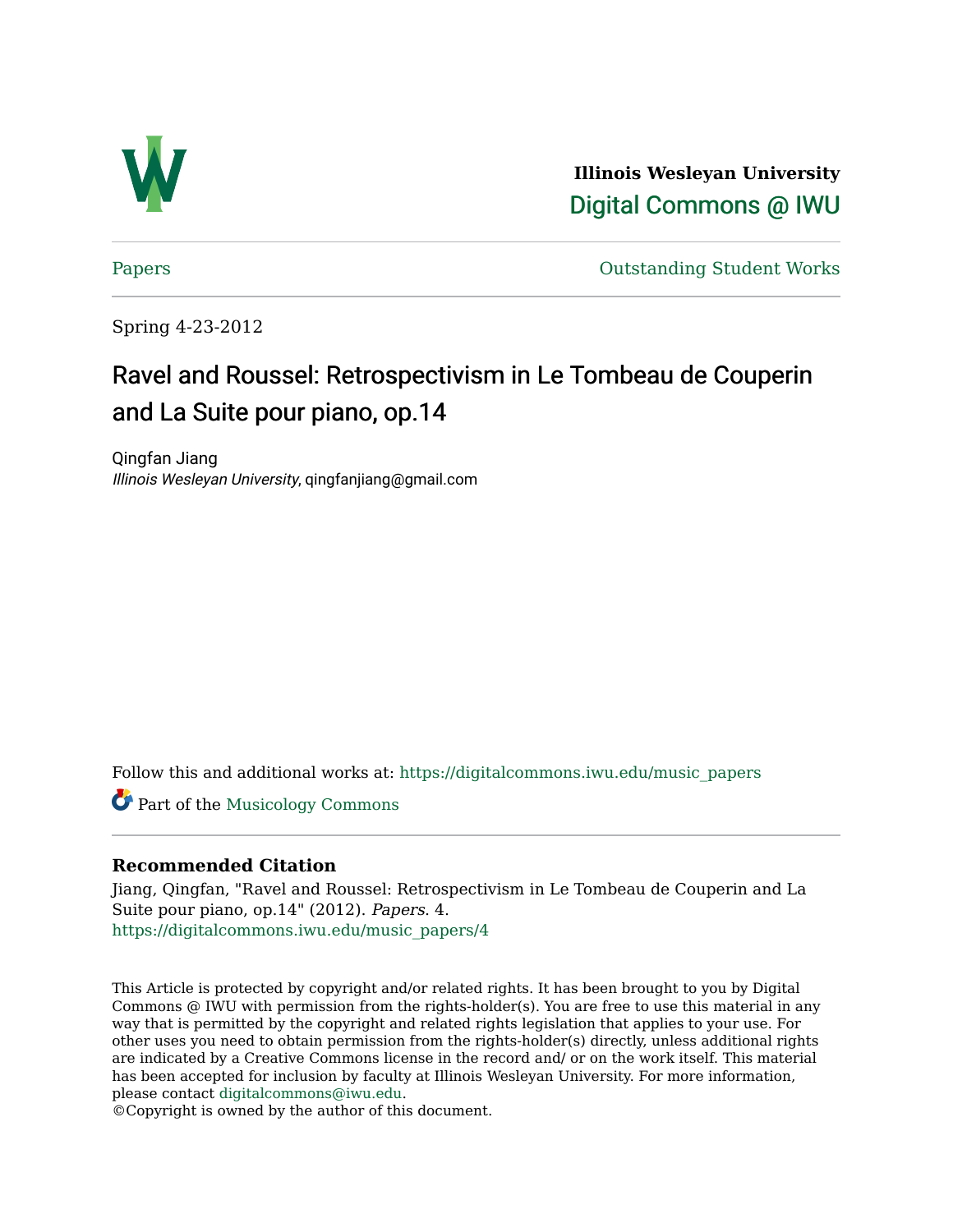#### **Ravel and Roussel: Retrospectivism in** *Le Tombeau de Couperin* **and** *La Suite pour piano*

 Urged by an increasingly pervading nationalism, many French composers at the beginning of the twentieth century sought to create unique French music by linking to their past musical traditions. This trend of the retrospective approach to musical composition is evident in the works of contemporary French composers such as Vincent d'Indy, Claude Debussy, Maurice Ravel and Albert Roussel. Of the latter two composers, however, personal stylistic traits differentiate their Retrospectivism on both the musical level and the aesthetic one.<sup>1</sup> Whereas Ravel uses the conventional as a foundation upon which deceptions and illusions are created, Roussel's usage shows a linear development of the past tradition. Ravel's *Le Tombeau de Couperin* and Roussel's *La Suite pour piano*, op.14—both written originally for solo piano and using stylized dance forms—can demonstrate this difference in applying Retrospectivism in music.

## Training and Background

<u> 1989 - Jan Stein Stein, fransk politiker (d. 1989)</u>

 To begin with, Ravel's and Roussel's musical backgrounds are far from being similar. A child of a Swiss father and a Basque mother, Ravel nevertheless posses the true French spirit. Spending almost his entire life in Paris, he was able to be acquainted with the latest compositions and was enriched by both Parisian popular and high cultures. Ravel showed his musical talent at a young age. His earliest compositions date from 1887 when he was only twelve years old.<sup>2</sup> Two

<sup>&</sup>lt;sup>1</sup> The word "Retrospectivism" is used rather than "Neoclassicism," since the former suggests a broader meaning of borrowing materials from the past tradition, particularly from pre-nineteenth century, whereas the latter associates with Stravinsky and Hindemith specifically, according to Scott Messing in his book *Neoclassicism in Music: From* the Genesis of the Concept through the Schoenberg/Stravinsky Polemic, and Richard Taruskin's review of this

<sup>&</sup>lt;sup>2</sup> Barbara L. Kelly, "Ravel, Maurice," *Oxford Music Online*, accessed 11 February 2012.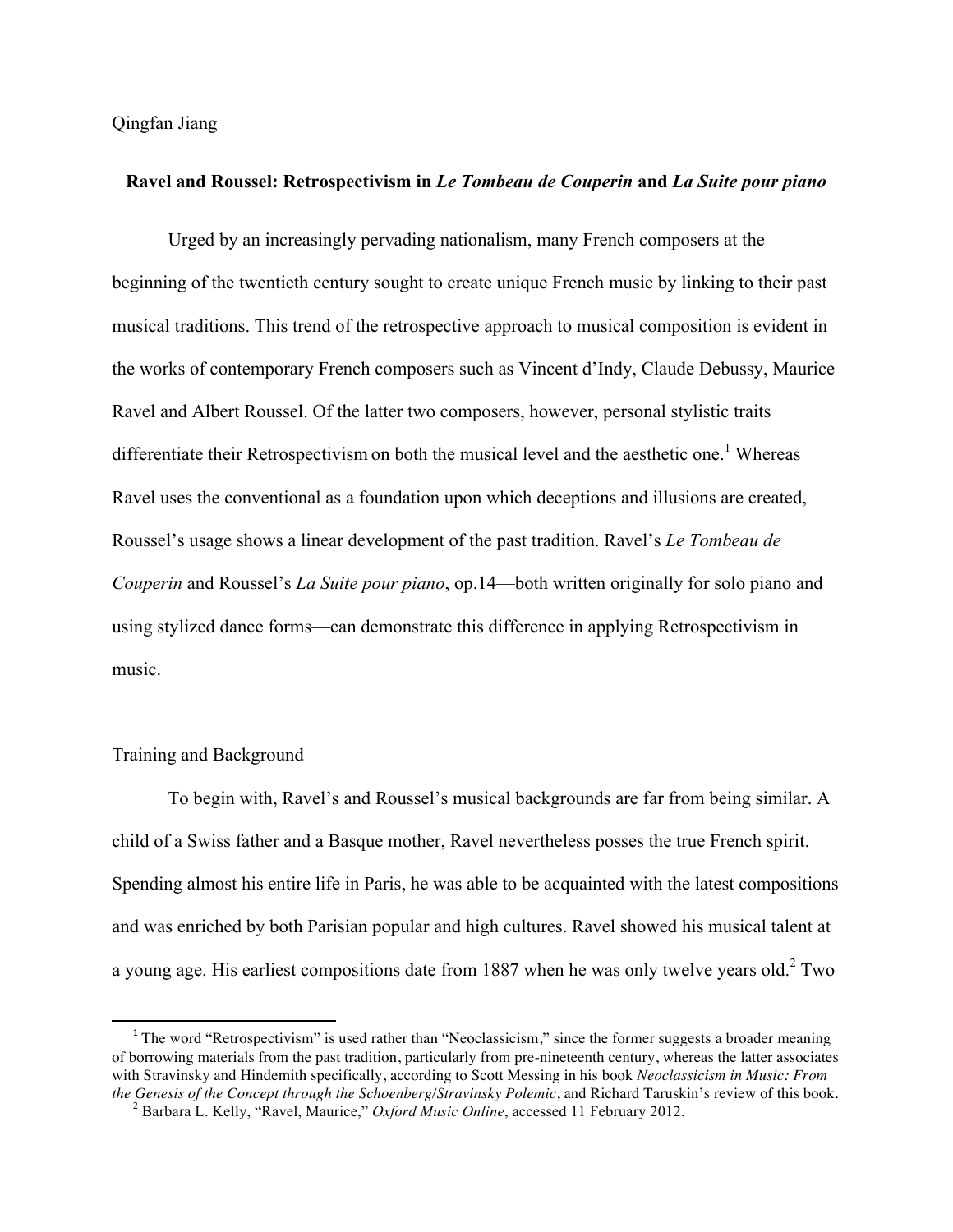years later, he was admitted to the piano class at the Paris Conservatoire. There, he studied composition with Gabriel Fauré whom he admired greatly and dedicated several compositions. Yet the academic life for Ravel was not without obstacles. In 1900 he was dismissed from the composition class and in the next five years he repeatedly failed to win the Prix de Rome.<sup>3</sup> He found unease in the academic realm, as these obstacles are partly due to his unwillingness to conform to the authority. Yet when he in 1902 joined les Apaches, a group of young musicians, poets and artistes who frequently met and shared thoughts on the newest artistic works, Ravel found this non-academic atmosphere encouraging and he enthusiastically participated in their activities. He even had a nickname "Rara" and invented a fictional member "Gomez de Riquet."<sup>4</sup> According to Léon-Paul Fargue, "Ravel shared our predilections, our weaknesses, our manias for Chinese art, Mallarmé and Verlaine, Rimbaud and Corbière, Cézanne and Van Gogh, Rameau and Chopin, Whistler and Valéry, the Russians and Debussy."<sup>5</sup>

Aaron Copland suggests that Roussel was less gifted than Ravel.<sup>6</sup> Whether or not this is true is questionable, yet Roussel did not show his musical gift as early as Ravel did. Born in Tourcoing, Roussel's childhood was marked by unhappy incidents. He lost his father and mother in 1870 and 1877, respectively. His grandfather took care him for two years until 1879 when Roussel was handed over to Eugénie and Félix Réquillart, his aunt and uncle. Although he took piano lessons as early as 1880, Roussel focused on a navy career as he attended the Ecole Navale in 1887 and voyaged extensively until 1894. He recalled in an interview that he "felt very early a penchant for nature, later a well-marked taste for music. Yet I did not cultivate that but simply as

<sup>&</sup>lt;sup>3</sup> Ibid.

<sup>4</sup> Arbie Orenstein, ed., *A Ravel Reader* (New York: Columbia University Press, 1990), 4.

 $<sup>5</sup>$  Ibid., 3.</sup>

<sup>6</sup> Aaron Copland, *The New Music 1900-1960* (New York: Norton, 1968), 56.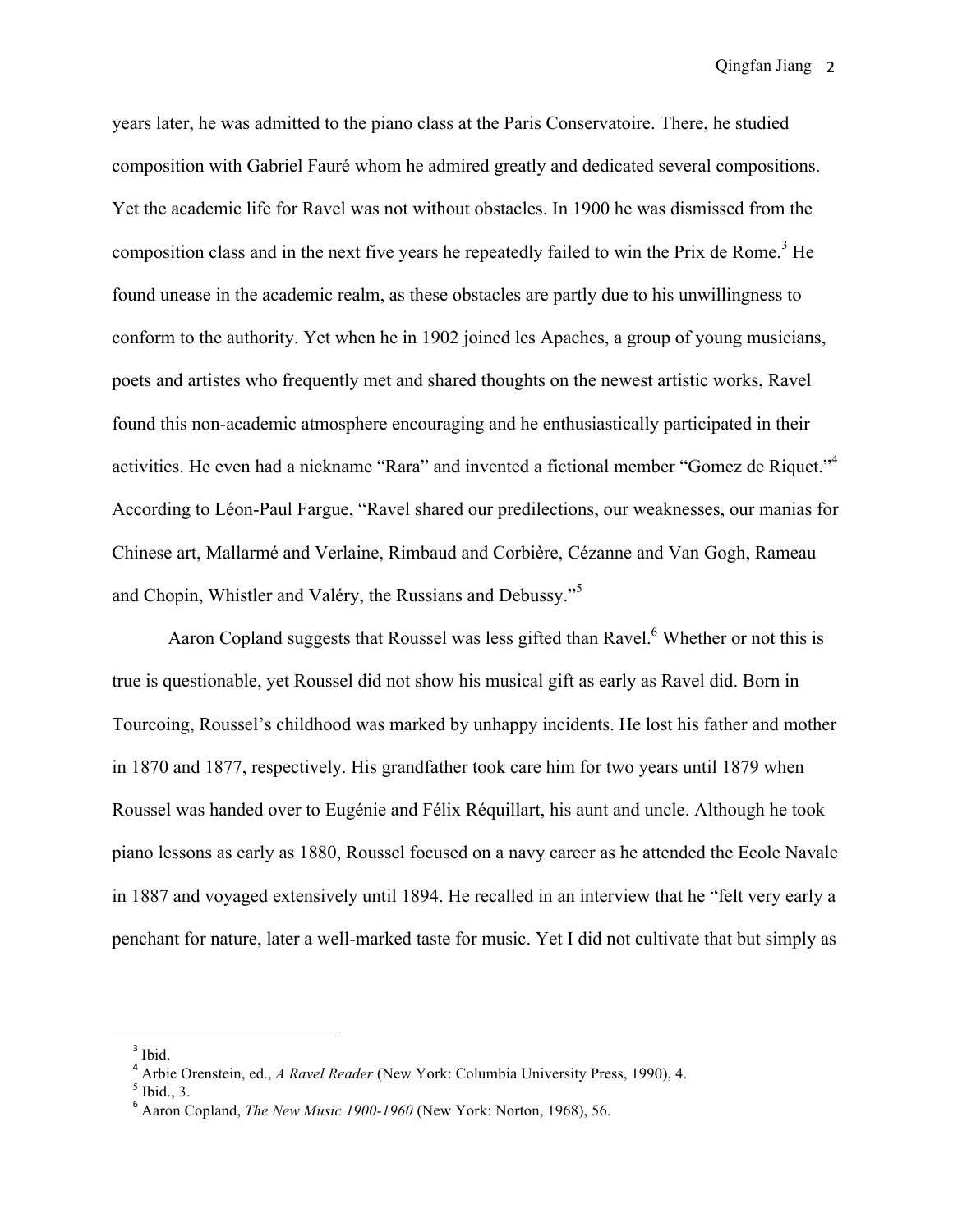an amateur",<sup>7</sup> Roussel did not begin a serious musical training until he resigned from the navy in 1894, and consequently settled in Paris and studied at La Schola Cantorum in 1898.<sup>8</sup> There, he studied with Vincent d'Indy who later pointed him as professor of counterpoint at La Schola in 1902. Although he was a member of les Apaches and a regular visitor of Sunday evenings' gatherings hosted by Ida and Cyprien Godebski who were close friends of Ravel,<sup>9</sup> Roussel maintained a healthy relationship with conservative authority, especially with d'Indy, the director of La Schola. Roussel praised d'Indy's Symphony in B-flat as "of the rare works whose value is augmented by the patina of time."<sup>10</sup> And he wrote a homage letter to d'Indy celebrating the latter's eightieth birthday in 1931, and calling him "mon cher Maître."11 Yet Roland-Manuel, who studied composition under Ravel and Roussel, argued that Roussel's music represents an extreme singularity, and it would be wrong to place him close to d'Indysme.<sup>12</sup> Some other scholars have also claimed that Roussel dissociated from d'Indy and La Schola in 1914 as he resigned from his teaching post.<sup>13</sup> It is worth noticing that Roussel's resignation was largely due to his eagerness to help his country at wartime rather than a personal distaste for d'Indy.<sup>14</sup> Indeed, unlike Ravel, Roussel was at ease in commutating with the authority and he was equally apt in relating to his fellow musicians.

 

<sup>7</sup> Nicole Labelle, ed., *Albert Roussel: Lettres et écrits* (Paris: Flammarion, 1987), 207.

<sup>8</sup> Nicole Labelle, "Roussel, Albert." *Oxford Music Online*, accessed 11 February, 2012.

<sup>9</sup> Rollo H. Myers, *Ravel: Life and Works* (London: Gerald Duckworth, 1960), 31.

<sup>10</sup> Labelle, ed., *Albert Roussel*, 252.

<sup>&</sup>lt;sup>12</sup> Lévy Roland-Manuel, "Albert Roussel," *La Revue musicale* (1922), 12.

<sup>&</sup>lt;sup>13</sup> Jane F. Fulcher, *The Composer as Intellectual: Music and Ideology in France 1914-1940* (New York: Oxford, 2005), 214. <sup>14</sup> Labelle, ed., *Albert Roussel*, 47.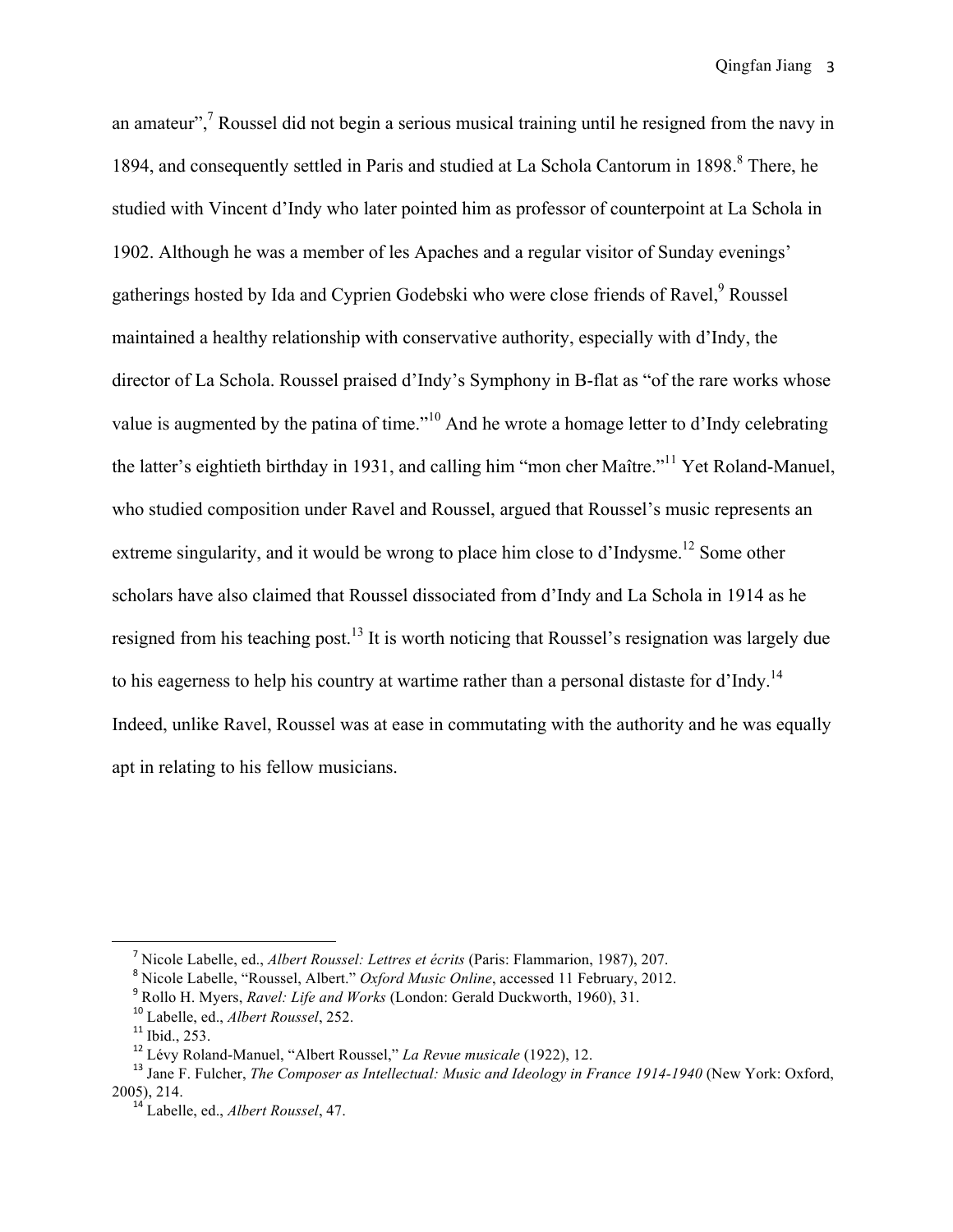# Influences and Preferences

 Besides their dissimilar musical backgrounds, Ravel and Roussel each developed an individual predilection for earlier musical works and composers. Ravel drew influences from Mozart and Chopin.<sup>15</sup> Of the former, He "looked upon himself as a Mozartian, in his view of melody, the melodic line, as distinct from the thème développé."<sup>16</sup> As one can see in many of his compositions, Ravel's melodies, like those of Mozart, are mostly tuneful though sometimes having a flavor of folksong. Opposing to the "thème développé", a concept more prominent in Germanic compositions indicating a theme that contains germinal development, Ravel strives for the pure lyricism in melody-writing. Of Chopin, Ravel's incessant admiration can be traced to his frequent playing of Chopin's works in his student days and later his article published in *Le Courrier musical* honoring the centenary of Chopin's birth at 1910.<sup>17</sup> Tellingly he quotes from Chopin: "nothing is more hateful than music without hidden meaning,"<sup>18</sup> Ravel values highly the arrière-pensée in a composition, though the meaning of his compositions can sometimes be obscure and not easily accessible.

 Quite differently, Roussel developed a love for Beethoven's music at an early age as he studied with M. Stoltz, an organist at Saint-Ambroise at 1884. As Henri Gil-Marchex said, Roussel's predilection "soon goes to [Beethoven's] Seventh Symphony and the Pastoral Symphony, up to being eighteen-year-old, the composer of *Fidelio* [is] his only God."<sup>19</sup> Roussel's particular interest of German Romantic art music can also be seen in his years at the navy service. "At Cherbourg," said Roussel, "we get together in a room…we are impassionate

<sup>&</sup>lt;sup>15</sup> Ravel's personal library contains largely contemporary works, including Debussy's and Stravinsky's. He seems not have a particularly interest in the music of Beethoven, Bach and composers before Bach.<br><sup>16</sup> Orenstein, ed., *A Ravel Reader*, 421.<br><sup>17</sup> Ibid., 337.<br><sup>18</sup> Ibid., 335.

<sup>18</sup> Ibid., 335. <sup>19</sup> Henri, Gil-Marchex, "La Musique de Piano d'Albert Roussel," *La Revue musicale* (1929), 37.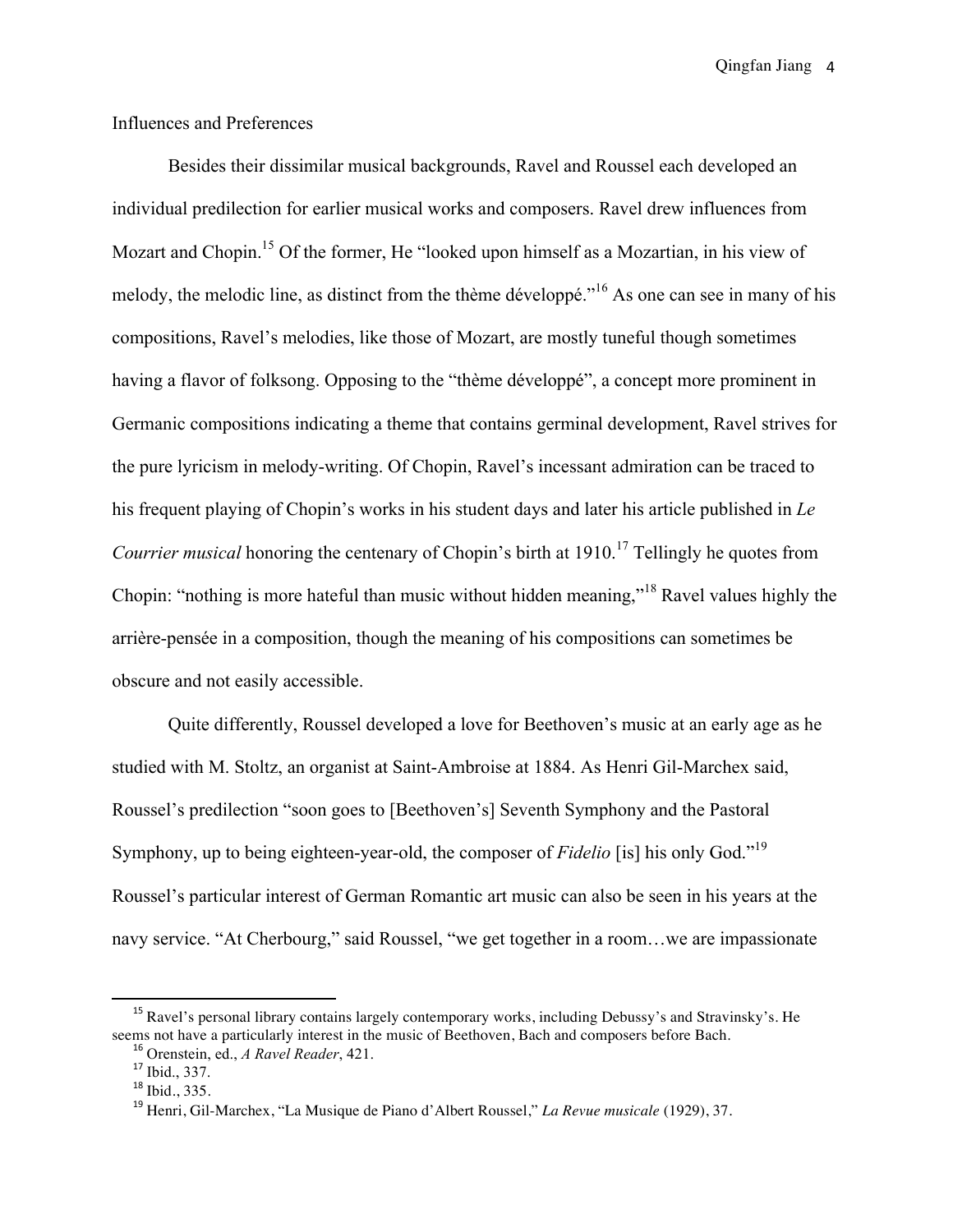during our free nights to play the classical sonatas and trios, which are restricted to the limited resources: Beethoven, Schumann, Mendelssohn and Grieg formed the foundation of our repertoire."20 Learning from these composers, Roussel inherited several characteristics of German Romantic music, particularly the "thème développé." He once claimed that the search for form and development are his constant preoccupation.<sup>21</sup> Although Roussel do have some memorable melodies in his compositions, his main focus is the development of the musical material, unlike Ravel's major concern for lyricism. As for the meaning of his compositions, Roussel struggles for "pure music" in which "the artistic significance has nothing to do with reference in symbolism, the narration or the representation."<sup>22</sup> The arrière-pensée, which is essential for Ravel, seems not to be a crucial element in Roussel's music.

#### SN vs. SMI

 The different musical trainings and aesthetics Ravel and Roussel took separated them into two distinct musician groups: the Indépendants and the Scholistes, respectively. To understand the division of the musicians, it is necessary to familiarize with the musical environment in Paris during the beginning of the twentieth century. In light of the patriotic movement, Parisian musicians at that time were eager to organize concerts to preserve old French music and to promote new French composers. "Festival de musique française" and "Ligue nationale pour la défense de la musique française," both organized in  $1916$ ,  $^{23}$  are two fine examples. Among the patriotic musical organizations, two occupied a major place in promoting contemporary music:

<sup>20</sup> Labelle, ed., *Albert Roussel*, 204.

<sup>21</sup> Alfred Cortot, *La Musique française de piano*, (Paris: Presses universitaires de France, 1944), 139. <sup>22</sup> Labelle, ed., *Albert Roussel*, 17.

<sup>&</sup>lt;sup>23</sup> Michel Duchesneau, "La musique française pendant la Guerre 1914-1918: Autour de la tentative de fusion de la Société Nationale de Musique et de la Société Musicale Indépendante," *Revue de Musicology* (Paris: Société Française de Musicologie, 1996), 128.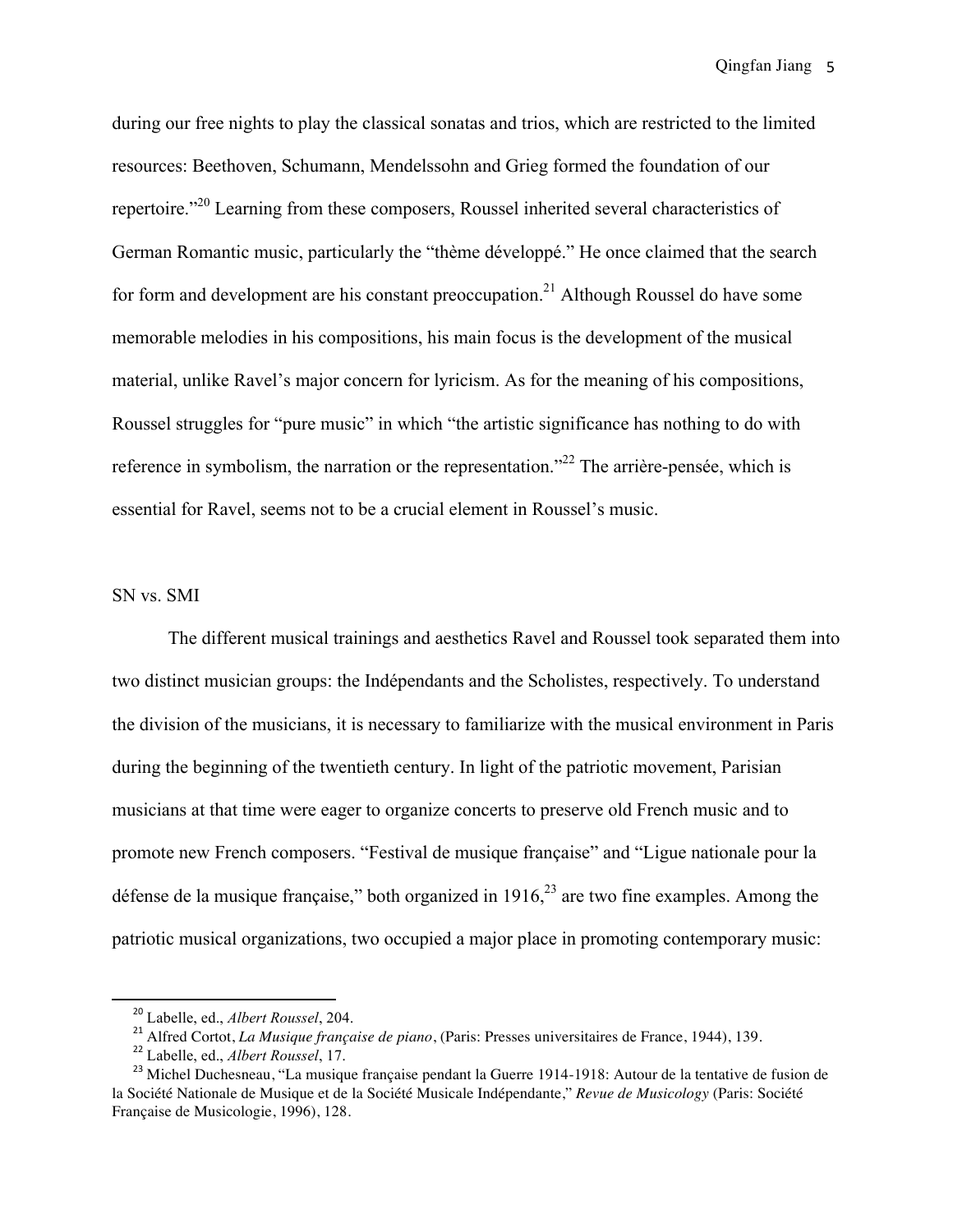the Société Nationale de Musique (SN) and the Société Musicale Indépendante (SMI). The SN was founded in 1871 by d'Indy. Roussel, as a student of d'Indy, was a member of SN. Many of his compositions were premièred and performed at SN concerts, *La Suite pour piano*, op.14 was one of them. The SMI was founded in 1909 by Ravel. It thus became a major venue for Ravel to have his compositions performed, including *Le Tombeau de Couperin*. Although there were occasions when Roussel's compositions were at a SMI concert and Ravel's at a SN concert, Roussel was firmly affiliated with the SN, and Ravel with the SMI. Furthermore, it is not the performances that differentiate the two organizations, rather, the aesthetic and the associated institutions played major roles. The SN was heavily influenced by La Schola Cantorum, a school founded in 1894 by d'Indy aiming to revive the forgotten masterpieces before the commonpractice era and to construct a radically different course system than the Paris Conservatoire.<sup>24</sup> Consistent with d'Indy's teaching and his own compositions, composers related with la Schola tend to emphasis on counterpoint, cyclical movements and extensive symphonic structures, all of which Roussel learned from d'Indy. The SMI was founded as a reaction against the SN and la Schola. In 1909, Ravel established SMI, "an organization 'independent' of the influence of la Schola."<sup>25</sup> The members of SMI were largely affiliate with the Paris Conservatoire, and some of them, including Ravel, are students of Gabriel Fauré who was nominated as the president of this organization. Having trained in the Paris Conservatoire, these composers are more concerned with harmony than with counterpoint, more with sensuous sound than with structural grandeur. As Pierre Lalo suggested: "the foundation [of the SMI] is an event of the battle, which has been going on several years between the partisans of the contrapuntal style, particularly in honor of

<sup>&</sup>lt;sup>24</sup> Andrew Thomson, "Indy, Vincent d'," *Oxford Music Online* (accessed 19 March 2012)<br><sup>25</sup> Michel Duchesneau, "Maurice Ravel et la Société Musicale Indépendante: 'Projet mirifique de concerts scandaleux'," *Revue de Musicologie* (Paris: Société Française de Musicologie, 1994), 257.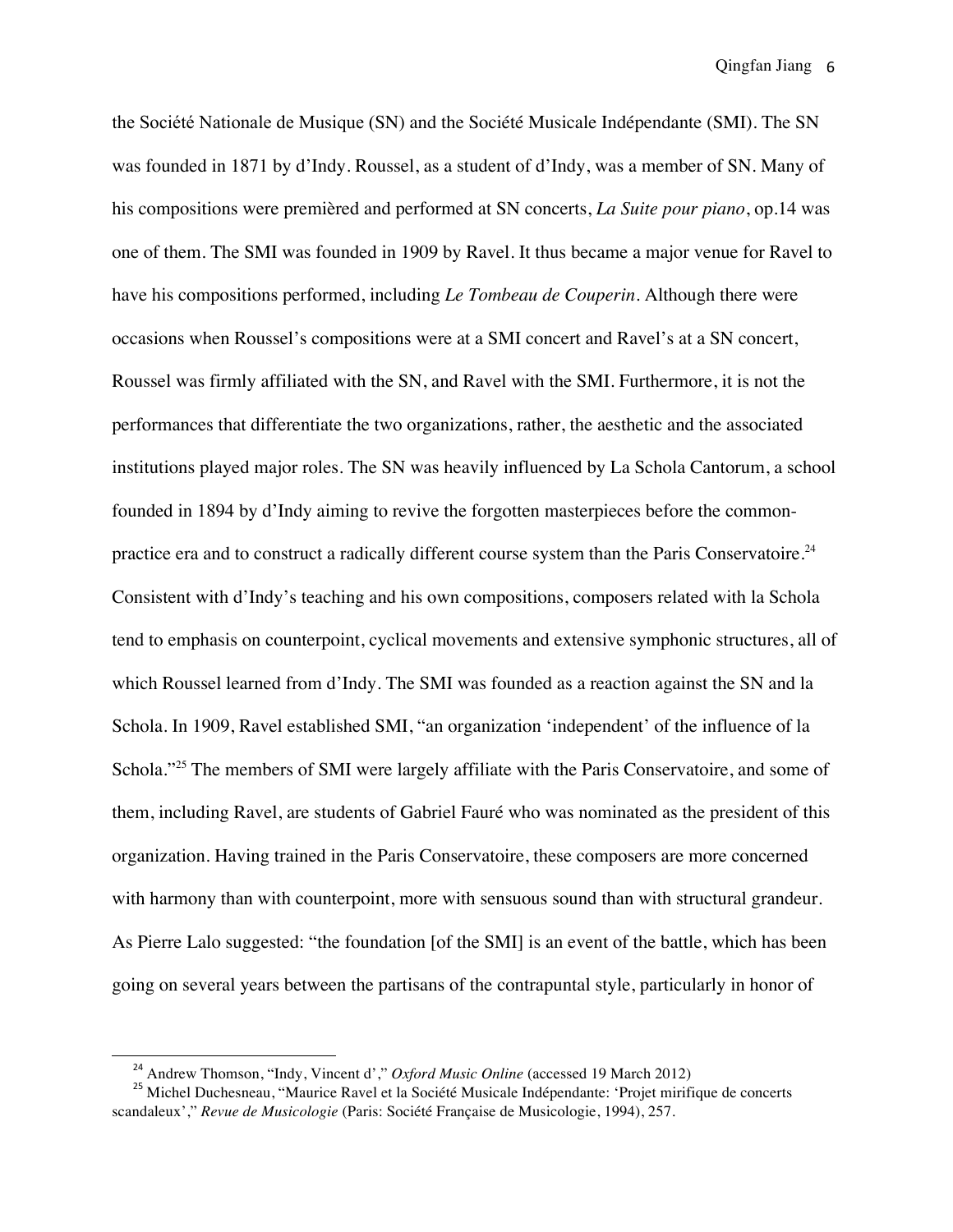the Schola Cantorum, and the partisans of the harmonic style revitalized by Debussy."<sup>26</sup> The battle between the two organizations was severe. During the wartime d'Indy tried to fuse the two organizations into one, yet this attempt concluded unsuccessfully.

#### Personal Connections

 It is dangerous to assume that Ravel as an Indépendant did not have much sympathy for Roussel the Scholiste, and vice versa. A few evidences show the two composers' a certain degree of appreciation toward each other. Roussel, in a letter to his wife addressing a concert in 1916 featuring his work as well as Ravel's *Shéhérazade*, praised the latter that "the three melodies of Ravel [are] among the best things and for which the orchestration is charming."<sup>27</sup> Moreover, Ravel and Roussel, together with André Caplet and Roland-Manuel, wrote a letter to *Le Courrier musical* regarding Louis Vuillemin's critique on German music, that they "would like to take this occasion to express the hope that patriotism error a bit less in an area where it has nothing to gain, but everything to lose…[they are] delighted in having been able to hear Arnold Schoenberg's *Pierrot Luniare*."<sup>28</sup> Despite this letter and a few comments on the composition, as well as being members of les Apaches, the personal connection between the two seldom exists. There is no direct correspondence, and their names barely appear in each other's writings.

# Retrospectivism in Context

 Concerned with the popularity of German music in turn-of-the-century France, particularly that of Wagner, French composers fostered nationalism to counteract this phenomenon. The German music became significantly less admissible around 1900s among

<sup>&</sup>lt;sup>26</sup> Ibid., 266.<br><sup>27</sup> Labelle, ed., *Albert Roussel*, 57.

<sup>28</sup> Orenstein, ed., *A Ravel Reader*, 204.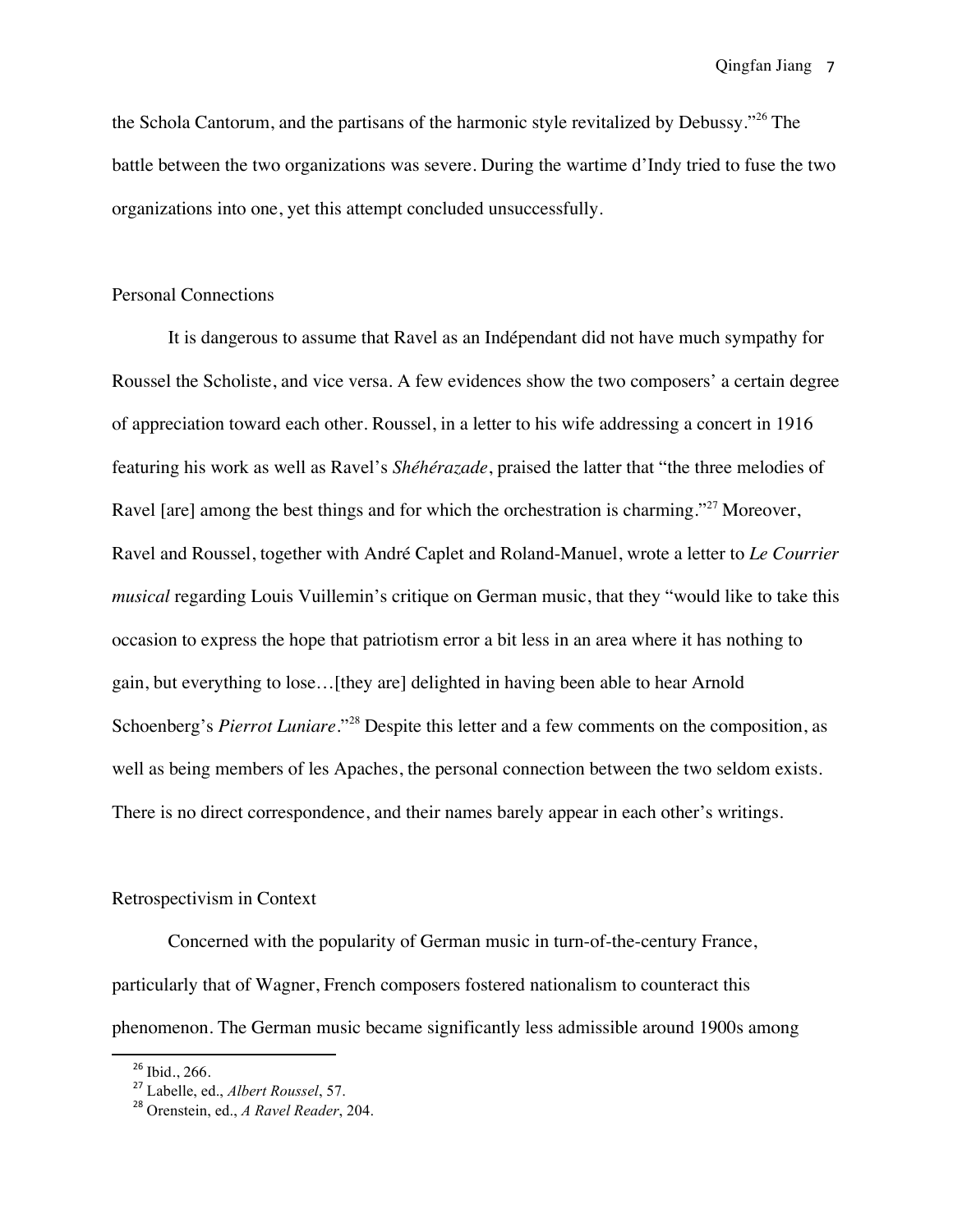French audience.<sup>29</sup> At the same time, the French musicians tried to revive the French masterpieces of the past, thus born the Retrospectivism. The events and activities of the Retrospective movement can be summarized into three categories: the restoration of early music instruments, the revival of French composers before the nineteenth century, and the revitalization of pre-nineteenth-century forms and genres in newly composed works. First, musicians interested in early music sought to perform on the instruments similar to the ones the music originally composed for. Louis Diémer and Henri Casadesus formed two organizations dedicated to the restoration of such instruments, Société des instruments anciens in 1895 and Nouvelle Société des instruments anciens in 1901, respectively. Arguably the most well-known advocate of early music and early music instruments is Wanda Landowska, a Polish keyboardist championed in seventeenth- and eighteenth-century repertoire. She had an extensive career in Paris, as she moved there in 1900 and performed frequently at la Schola Cantorum.<sup>30</sup> Besides being a performer, Landowska is the author of a book devoted to the revival of early music: *Musique ancienne*. Published in 1909, the year of Haydn's centenary, this book explicitly evokes the urgency of reviving old masterpieces. According to her, "we will be truly in our époque, since the great quality of the last century (the nineteenth century) has aroused us the taste of the retrospective, the sense of comparison and the pleasure of what is old, even though the old is less new than the new."<sup>31</sup> In addition, Landowska considered the contemporary composers not necessarily superior than Bach, Mozart or Palestrina.<sup>32</sup> Of the older masters, she frequently quoted François Couperin. Indeed, Couperin was in the center of this revival of the French tradition. The complete edition of his music and of Jean-Philippe Rameau's came forth at this

<sup>&</sup>lt;sup>29</sup> Scott Messing, *Neoclassicism in Music: From the Genesis of the Concept through the Schoenberg/Stravinsky Polemic (Ann Arbor and London: U.M.I Research Press, 1988), 15.* 

<sup>&</sup>lt;sup>30</sup> Lionel Salter, "Landowska, Wanda," Oxford Music Online (accessed 12 March 2012).<br><sup>31</sup> Wanda Landowska, *Musique ancienne* (Paris: Mercure de France, 1909), 256.<br><sup>32</sup> Ibid., 24.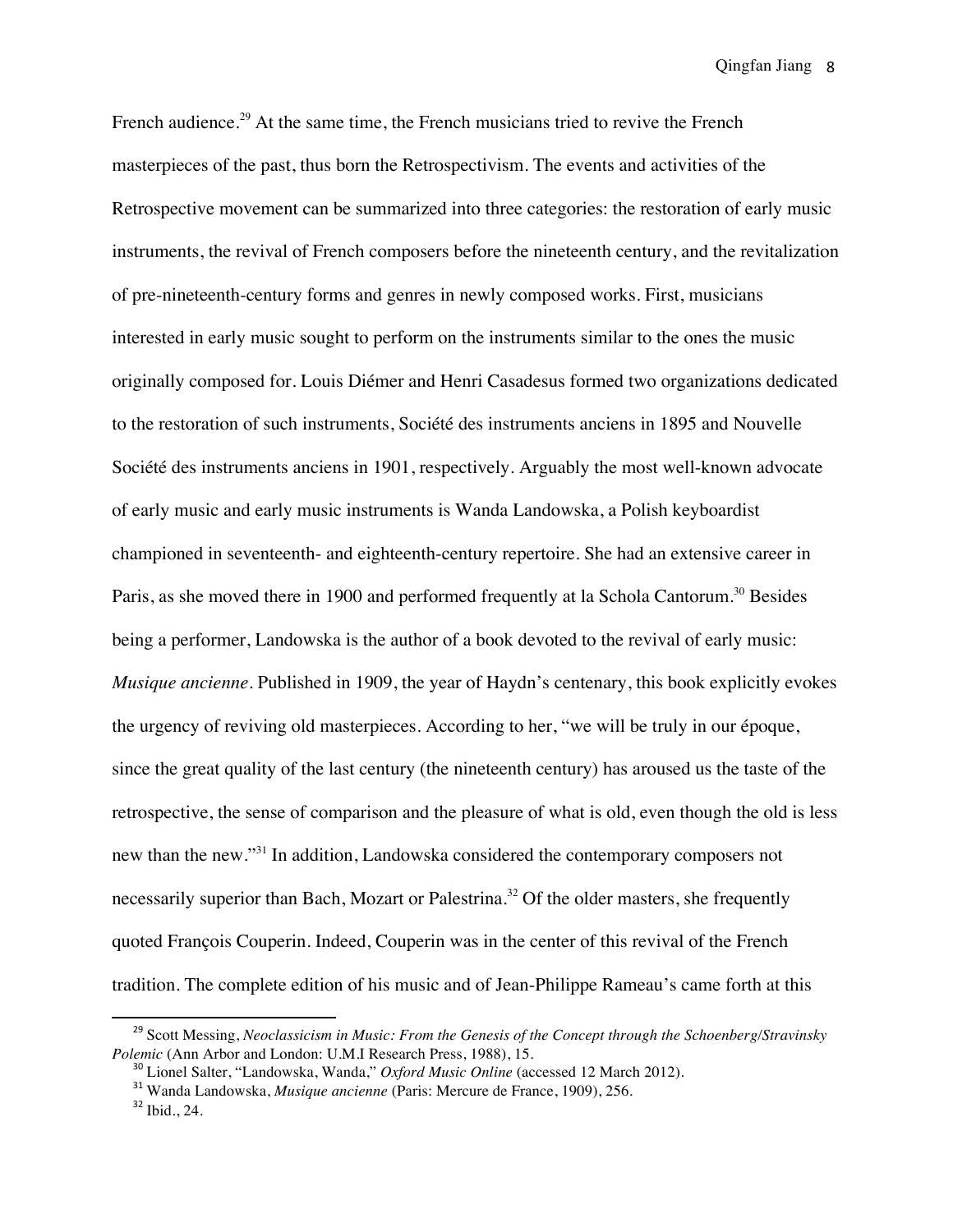time. Furthermore, some institutions and organizations contributed to the Retrospective movement. La Schola Cantorum initially intended the restoration of the Catholic liturgy, in particular Gregorian chant and Palestrinian polyphony.<sup>33</sup> SN and SMI occasionally put pieces by François Couperin and by Rameau with that of contemporary composers in one concert. Of the third category, a trend of using pre-nineteenth-century forms and other musical elements such as ornaments and phrase structure developed among leading French composers around 1900s, as can be seen in many works of contemporary French composers. Since the French musicians regarded François Couperin and Rameau as the models of the true French tradition, it is not surprising that contemporary composers favored Baroque dance forms, which would remind one of the two masters as well as the France in its glorious time. Gabriel Fauré, the beloved maître of Ravel, used the Sicilienne, Gavotte and Minuet; Emmanuel Chabrier whom Ravel admired throughout his life wrote *Dix Pieces pittoresques*, which contains several dances; Vincent d'Indy of whom Roussel is a protégé composed numerous dance suites, including two specifically showing the influence of older styles: *Suite dans le style ancien* and *Douze petites pieces faciles dans le style classique de la fin du XVIIIe siècle*. Ravel and Roussel, though very different in character and style, did not remain untouched by the Retrospective movement. They both employed Baroque dance forms. *Le Tombeau de Couperin* and *La Suite pour piano*, op.14 are fine examples, which we will be analyzing now.

## Compositional Background of *Le Tombeau* and *La Suite*

<u> 1989 - Jan Stein Stein, fransk politiker (d. 1989)</u>

 In comparing *Le Tombeau de Couperin* with *La Suite pour piano*, two aspects will be considered: the employment of stylized dance forms as associated to the Retrospective

<sup>33</sup> Andrew Thomson, "Indy, Vincent d'," *Oxford Music Online* (accessed 19 March, 2012)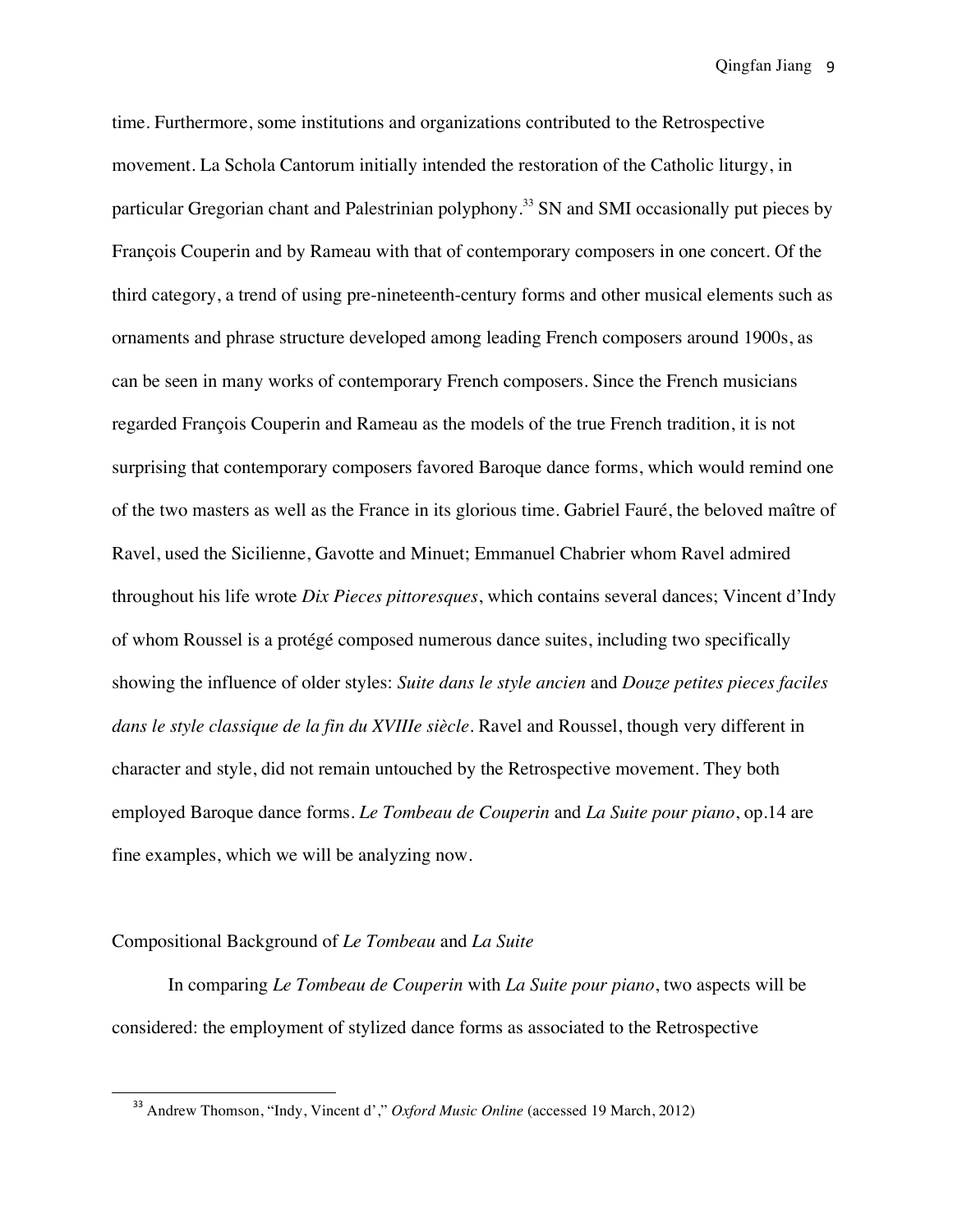movement, and the compositional differences present in both pieces. First, the pieces are essentially dance suites; yet whereas *Le Tombeau* is one of many instances where Ravel favored stylized dance forms, *La Suite* is the only composition before the War that Roussel used dance forms. One can easily trace Ravel's predilection for pre-nineteenth century forms throughout his career, from *Menuet antique* (1895) and *Pavane pour une infante défunde* (1899), to *Sonatine* (1903-5) and to *Valses nobles et sentimentales* (1911) and *Le Tombeau* (1914-17), to mention only the works for piano. For Roussel, pre-nineteenth century forms gained their importance only after the War near the end of his career. He composed *Three Pieces* and *Prelude and Fugue* for piano in 1934 to 1935, and the *Suite in F* for orchestra in 1927. Unlike Ravel's use of stylized forms, which are deep in the tissue of his compositions, Roussel's use before the War suggests a mere temporal interest. As Scott Messing claims, "the *Suite pour piano* clearly [was] exceptional departure form [Roussel's] preponderant pre-war language. Only after 1920 did [his] output suggest a greater reliance upon early sources."<sup>34</sup>

 Besides the unequal level of interest in utilizing dance forms, the two composers had quite different circumstances and approaches in composing these two pieces. For Ravel, *Le Tombeau* comes from an exercise of transcribing François Couperin's Forlane in July 1914.<sup>35</sup> The next three years interrupted Ravel's composing career, as he served as an ambulance driver during the War. His patriotism led him to compose a piece that contributes to the old French value. The result was *Le Tombeau*, a piece "[as] the homage addresses less in reality only to Couperin himself, than to the eighteenth-century French music."36 *Le Tombeau* thus

<sup>&</sup>lt;sup>34</sup> Messing, *Neoclassicism in Music*, 38.<br><sup>35</sup> Roger Nichols, *Ravel* (New Haven and London: Yale University Press, 2011), 190.<br><sup>36</sup> Roland-Manuel, "Esquisse autobiographique" in Jacques Bonnaure, ed., *Ravel par lui-mêm* Editions Michel de Maule, 1987), 43.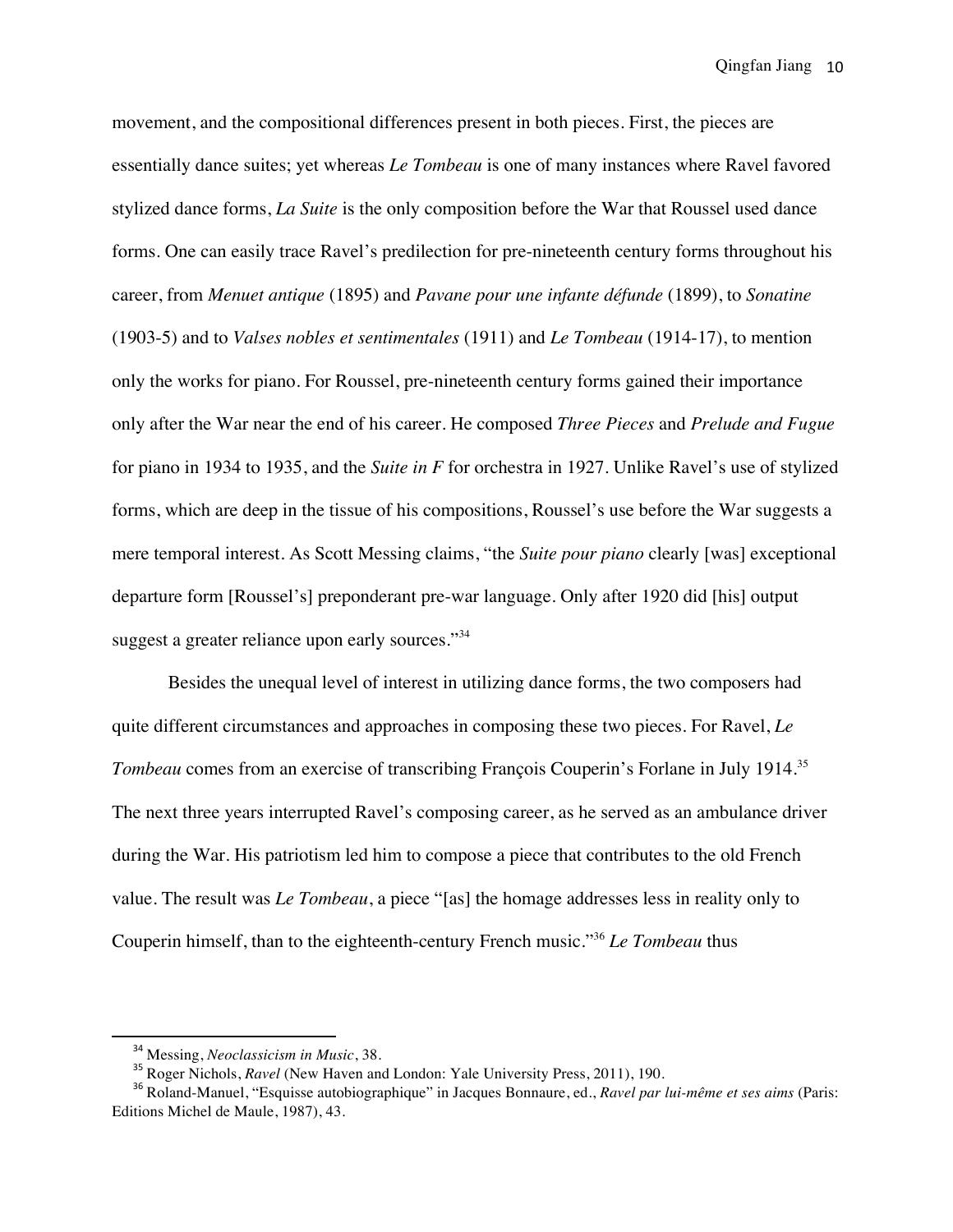unmistakably fostered French nationalism by referring to the past French tradition, which lies in the heart of the Retrospective movement.

 Unlike Ravel who regarded *Le Tombeau* as a serious manifestation of the French tradition, Roussel treated *La Suite* rather as one of his minor compositions. From September to November 1909, Roussel and his wife traveled to Indies and Cambodia. *La Suite* was written shortly after their return. There is only one instance where Roussel talks about the composing process of this piece. In his letter to Georges Jean-Aubry in March 18, 1910, he said: "I am working on my Suite for Piano, which I hope should be finished in about fifteen days, yet Selva will not play it before next winter."<sup>37</sup> Blanche Selva, whom Roussel mentioned in this letter, is the dedicatee of this piece. Different from Ravel's dedicatees of *Le Tombeau*—his six friends killed during the war—who carry significance concerning personal histories and patriotism as a whole, Blanche Selva is Roussel's colleague at La Schola where Selva, a French pianist, studied and taught from 1901 to 1922.<sup>38</sup> In fact, Roussel did not mention directly the reason for which he composed *La Suite*. Yet based on the dedication and the composition year 1909 which coincides with Haydn's centenary and Landowska's publication of her *Musique ancienne*, one may speculate that *La Suite* is Roussel's personal reaction to the Retrospective movement, hence the dances; and to the friendship with Selva, hence the piano.

# *Le Tombeau*

 *Le Tombeau de Couperin* represents Ravel's approach in conveying his own style in a retrospective framework. That is, the Baroque dances lie as the scene in the foreground behind

<sup>37</sup> Labelle, ed., *Albert Roussel*, 38.

<sup>38</sup> Charles Timbrell, "Selva, Blanche," *Oxford Music Online* (accessed 26 March 2012).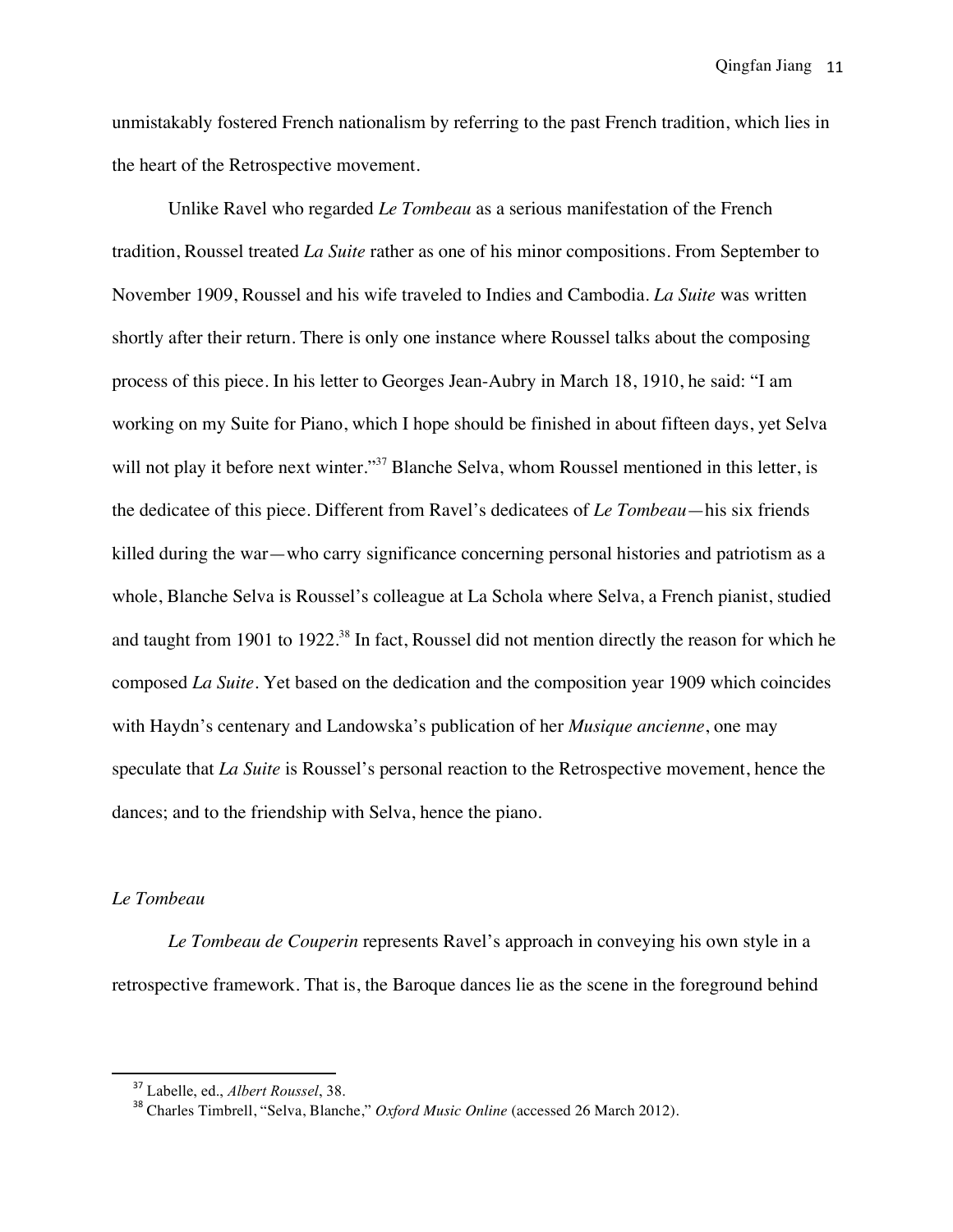which Ravel creates illusions and sometimes "imposture," in his pupil Roland-Manuel's words.<sup>39</sup> On the surface level, Ravel creates conformity to the conventional in meter, mood, form, phrase structure and ornaments. *Le Tombeau* consists of six movements: Prélude, Fugue, Forlane, Rigaudon, Menuet and Toccata.<sup>40</sup> As Alfred Cortot suggested, the six movements can be properly divided into three groups: Prélude and Fugue, three dances and Toccata.<sup>41</sup> In terms of following the conventions of the forms, Ravel strictly employs binary or ternary structure, appropriate meter and mood in the dances. The Forlane is a lively court dance in 6/8 meter; the Rigaudon a folk dance in duple meter; and the Menuet a dignified one in triple meter. All three dances are in ternary structure with similar outer sections, i.e. ABA'. In the Rigaudon, the beginning of B section is marked clearly by a change of material, key signature, tempo and mood in m.37. The return of the A section in m.93 is almost literal; Ravel only omits the repeat and thickens the first chord in m.93. The Menuet unfolds in a similar fashion, the B section (mm.33- 72), a musette, contrasts sharply with the previous and the following music. The Coda (mm.105- 128), which is based on the A sections material, decreases the forward motion and leads to a peaceful conclusion. One may argue that there are three different groups of material instead of two in the Forlane. That is, this dance is in ABCA-Coda structure. Yet on a larger scale, the Forlane still represents a three-fold organization: A sections (mm.1-28) as an exposition,  $42$  B (mm.29-53) and C (mm.61-92) sections as a departure from the exposition, and the return of A section (mm.93-120) as a restatement. The prelude, though not a stylized dance, appears frequently in a dance suite. Ravel followed this convention, and his Prélude also appears to have

<sup>39</sup> Roland-Manuel, "Maurice Ravel ou l'esthétique de l'imposture," Jacques Bonnaure, ed., *Ravel par lui-même et ses ami* (Paris: Editions Michel de Maule, 1987), 189. The meaning of the French word "imposture" is close to

fraud.<br>
<sup>40</sup> Due to limited time and space, only the Prélude, Forlane, Rigaudon and Menuet are discussed in this paper.<br>
<sup>41</sup> Cortot, *La Musique française de piano*, 48.<br>
<sup>42</sup> "Exposition" here does not relate to a sonat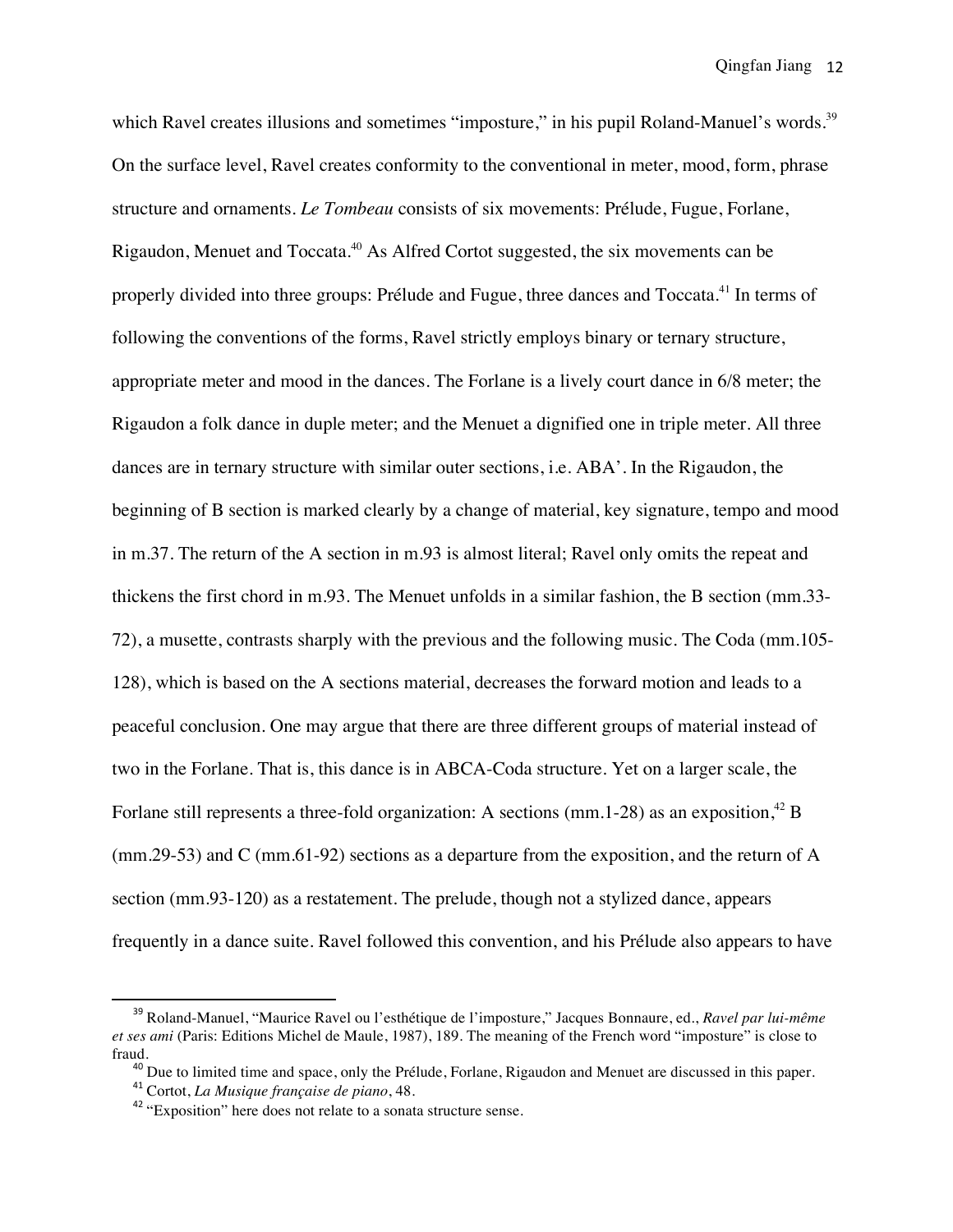clear formal structure. It is in binary form with a coda, i.e. AB-Coda. Following the second repeat of the A Section, the B section (mm.34-82) starts after the double bar.

 Ravel seems strict and conventional in organizing sections to create a clear larger structure. His phrases appear to show the same conventionality. Most of them have a clear beginning and an end, some form an antecedent-consequent pair, and others are also balanced in length. The opening phrase in the Menuet (mm.1-8) is an antecedent-consequent pair, with the cadences in mm.4 and 8. Although not an antecedent-consequent pair, the first phrase (mm.1-8) in the Forlane also displays balance: the second half (mm.5-8) is the exact repetition of the first half (mm.1-4), and the cadences fall on the downbeat of mm.5 and 9.

 The above analysis may suggest that Ravel showed much respect to the traditional and followed it meticulously. Upon closer examination, however, the meticulousness is rather an illusion, which Ravel carefully constructed through creating ambiguities in the music. Although all the three dances confirm to a ternary structure, the division of sections in the Forlane and in the Menuet raise doubt. In between the B section (mm.29-53) and the C section (mm.61-92), Ravel inserted the opening eight-measure phrase (mm.53-60) of the A section. This brief return of A material is rather too short to stand on its own as a separate section; yet since these eight measures unmistakably restate the music from the A section, it thus cannot be grouped with the B section before nor with the C section after. Another instance of ambiguity brings into question in the Menuet. Although it seems that the return of the A section should be at m.73, the left hand, however, still plays accompaniment part from the B section, *i.e.* the musette. This discrepancy between the music in the right hand and that in the left hand creates difficulty to decide where the A sections properly returns, whether in m.73 or in m.81.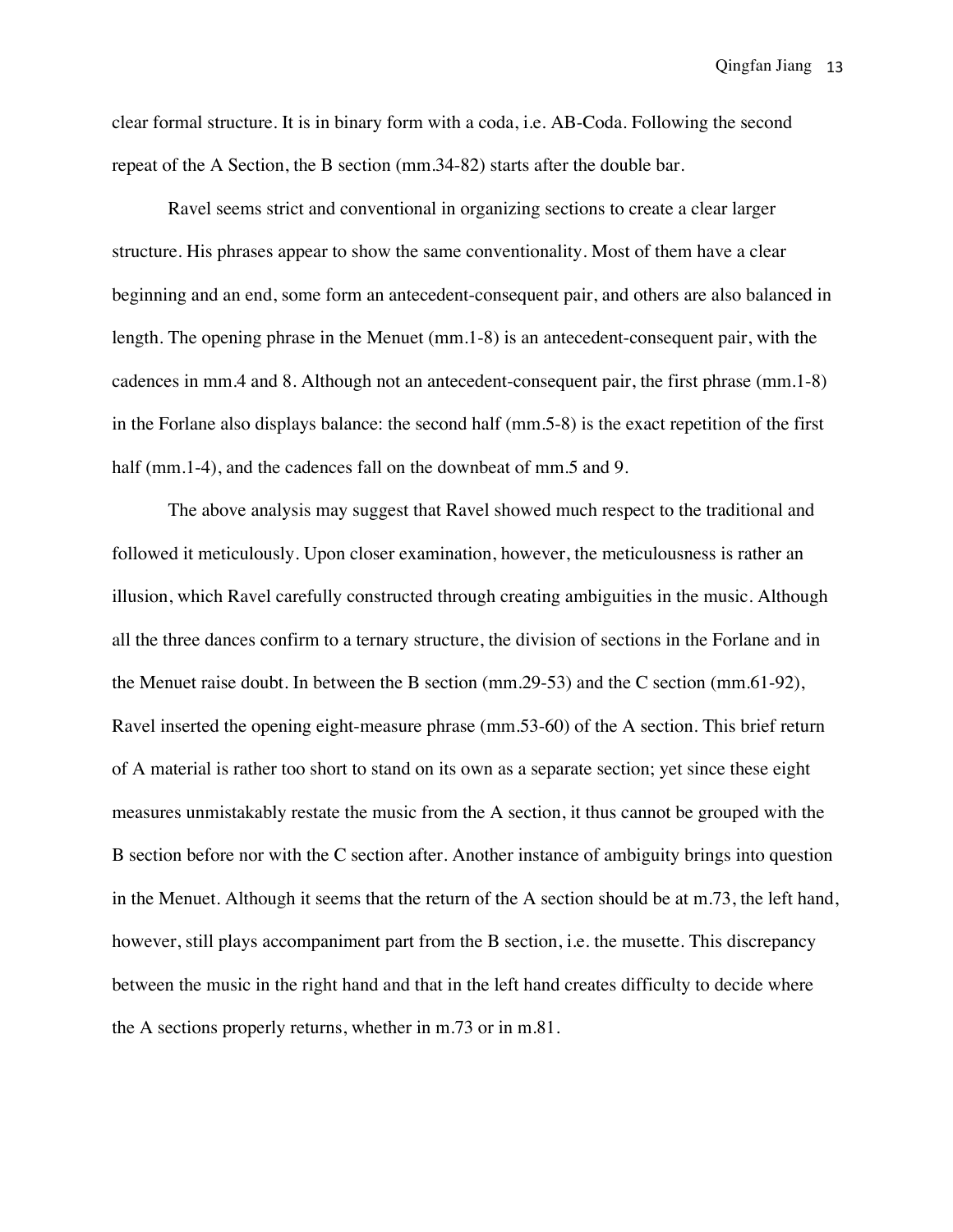The instances of ambiguity present in the phrases are no less than that in the formal structure. The opening phrase in the Rigaudon consists of eight measures, repeated. Being neither an antecedent-consequent pair nor a balanced phrase, the eight measures seem to contain a two-measure opening gesture, a four-measure building-up and a two-measure concluding gesture. This concluding gesture, however, does not necessarily have a strong cadence: the V chord on the second beat in m.7 should resolve to I in m.8, yet no convincing tonic chord appear in m.8 for all of them are additive harmonies. In the repeat of this eight-measure music, one finds the expected I chord on the second beat in m.2. Thus, it may suggest that this phrase should be flipped, beginning with mm.3-8 and followed by mm.1 and 2. In the Prélude, mm.7-13 should be two four-measure phrases with the first one starts in m.7 and concludes in m.10 and the second begins in m.10 and finishes in m.13. Yet there are only total of seven measures, m.10 serves both as the end of the first phrase and the start of the second. Such elision eludes the pre-assumed balance of the phrase structure. Another type of ambiguity can be seen in mm.79-82 in the Prélude. Although the right hand rigorously keeps four groups of three sixteenth notes in each measure, the slur over the left-hand music shows a forward shift of half a measure, creating a weak-beat grouping different from the grouping in the right hand.

 In addition, Ravel tried to evoke the sound of the French Baroque music by emphasizing on the precision of details. The ornaments, or agréments, appeared frequently in the music of François Couperin and Rameau. Landowska quoted Couperin in her *Musique ancienne*, that he "had marked the appropriate ornaments in [his] pieces…listen to the people who learned them without committing to it. It is a negligence that is not pardonable."<sup>43</sup> Ravel inherited this practice and used ornaments in *Le Tombeau*, specifically in the Prélude, the Forlane and the Menuet.

<sup>43</sup> Landowska, *Musique ancienne*, 183.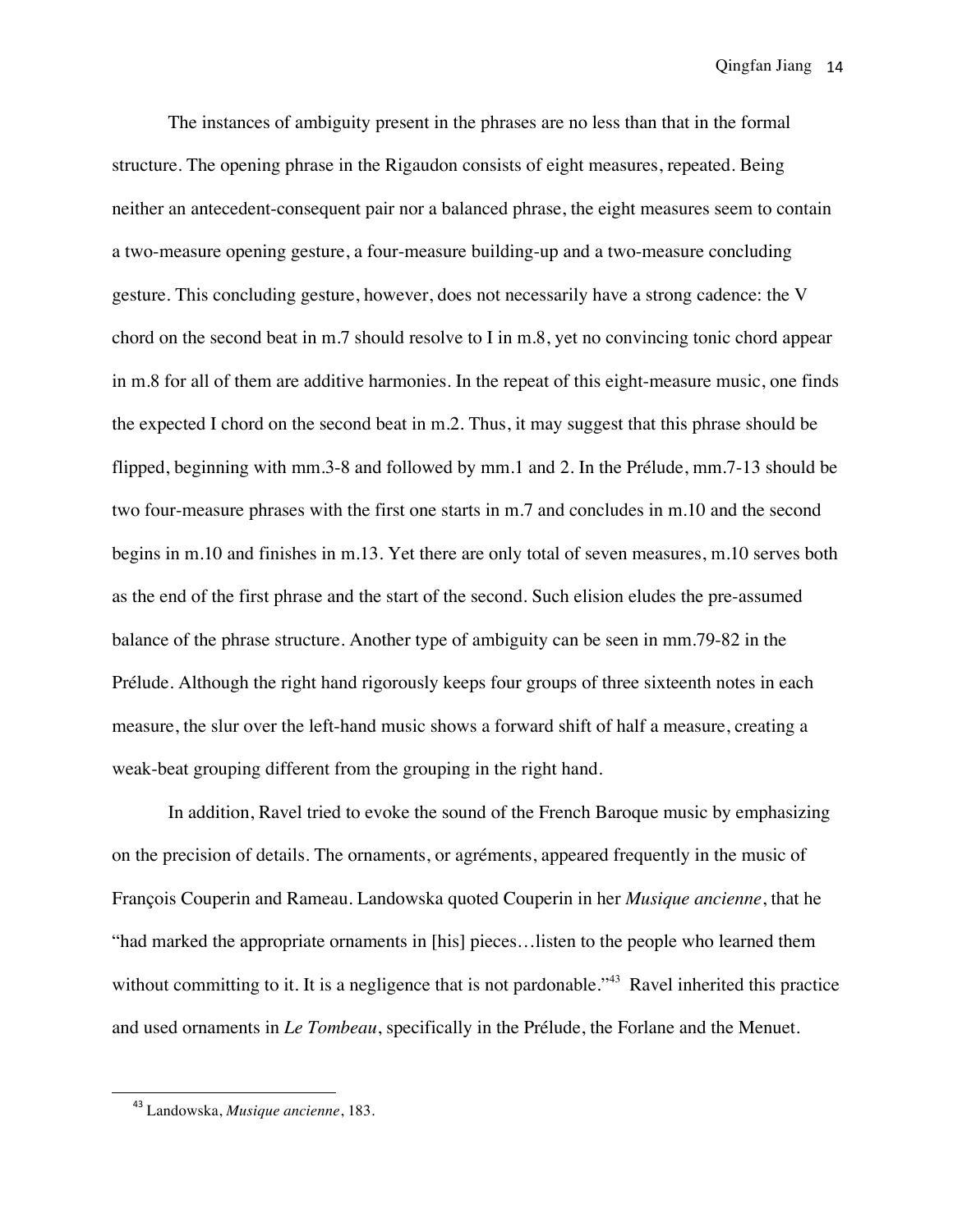Most of them are mordants on strong and/or important beats. It seems that Ravel once again confirms to the conventional, yet he intentionally avoided satisfactory final cadences in several movements of *Le Tombeau*. Via the ornaments, Ravel creates illusion of writing in an eighteenth-century style. The stylish ornaments, however, cannot compensate for having unsatisfactory final cadences. The final chords in the Forlane lacks the third-degree note, which is essential in determining the quality of the chord. The Menuet ends untraditionally with an expected G-9th chord. Although the Prélude finishes with a complete e minor chord, the F-sharp of the previous measure is held over by the pedal, thus the creating an additive rather than a pure e minor harmony.

#### *La Suite*

<u> 1989 - Jan Stein Stein, fransk politiker (d. 1989)</u>

 In comparison with Ravel's *Le Tombeau*, Roussel's *La Suite* shows a radically different approach in incorporating retrospective elements. Except for using stylized Baroque dance forms, there are almost no resemblances between the two works. *Le Tombeau*, as analyzed above, is a deception of the conventional; *La Suite*, on the other hand, is a sincere development from the traditional. Upon first glance, one may notice that the dances do not resemble those of eighteenth-century stylized dances; yet the manner by which Roussel develops the musical materials grows directly from the conventional practice, particularly in aspects such as phrase structure, and organization and development of musical ideas.

 *La Suite* contains four movements: Prélude, Sicilienne, Bourée and Ronde. As Demuth pointed out, this composition has "the sprit of dance, but not letter of dances."<sup>44</sup> Indeed, except the Sicilienne, which Roussel did keep the meter and the mood of an eighteenth-century

<sup>44</sup> Norman Demuth, *Albert Roussel: A Study* (London: United Music Publishers, 1947), 97.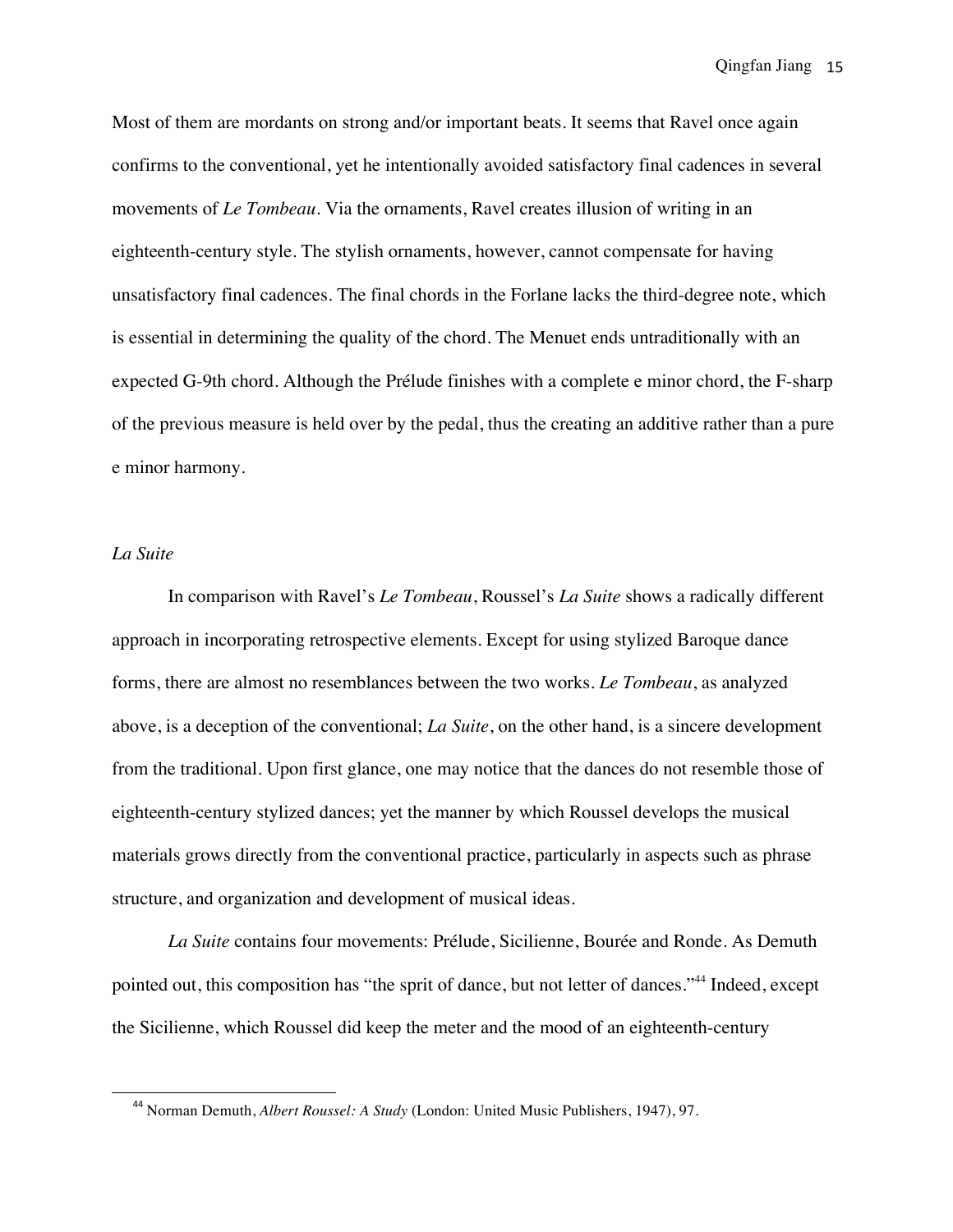Sicilienne, all other movements do not conform to their eighteenth-century models. The Prélude does not function as a prelude. That is, rather than being introductory passage to the following movements, it is fully developed on its own—lasting almost seven minutes, which makes the Prélude the longest movement in *La Suite*. Written in 3/8 with no upbeat, the Bourée, as Little claimed, "bears no resemblance to the Baroque form."45 The Ronde appeared rather infrequently in an eighteenth-century dance suite.

 Although the movements in *La Suite* are unconventional stylized dances, the formal structure does show a conventional approach. It is true that unlike the movements in Ravel's *Le Tombeau*, which are mostly in simple binary or ternary forms, the movements in Roussel's *La Suite* evolve into larger formal structures. The division of sections, however, is not as problematic as in *Le Tombeau*. The Prélude embodies a quasi-sonata structure: after the introduction (mm.1-12), the first theme in F-sharp minor comes in m.13 and the second theme in B-flat major in m.35. The Development starts in m.48. Following the brief retransition (mm.88- 89), the Recapitulation changes the order of the themes, i.e. the second theme in F-sharp major arrives first in m.90 and the first theme in F-sharp minor in m.107. The Sicilienne is in a binary form, the A' section (mm.26-65) develops the music originally presented in the A section (mm.1-25). The Bourée follows an ABA' pattern. The B section (mm.112-186) begins after the double bar with a complete change of mood, thematic material, rhythm and dynamic. The Ronde presents a slight complexity concerning form, yet with no less clarity. Succeeding the A section (mm.1-26) and B section (mm.27-46), a developmental section (mm.47-81) unfolds until in m.82 when the A' section (mm.82-99) starts. A Coda (mm.126-142) concludes the piece after the B' section (mm.100-125).

<sup>45</sup> Meredith Ellis Little, "Bourée," *Oxford Music Online* (accessed 31 March 2012)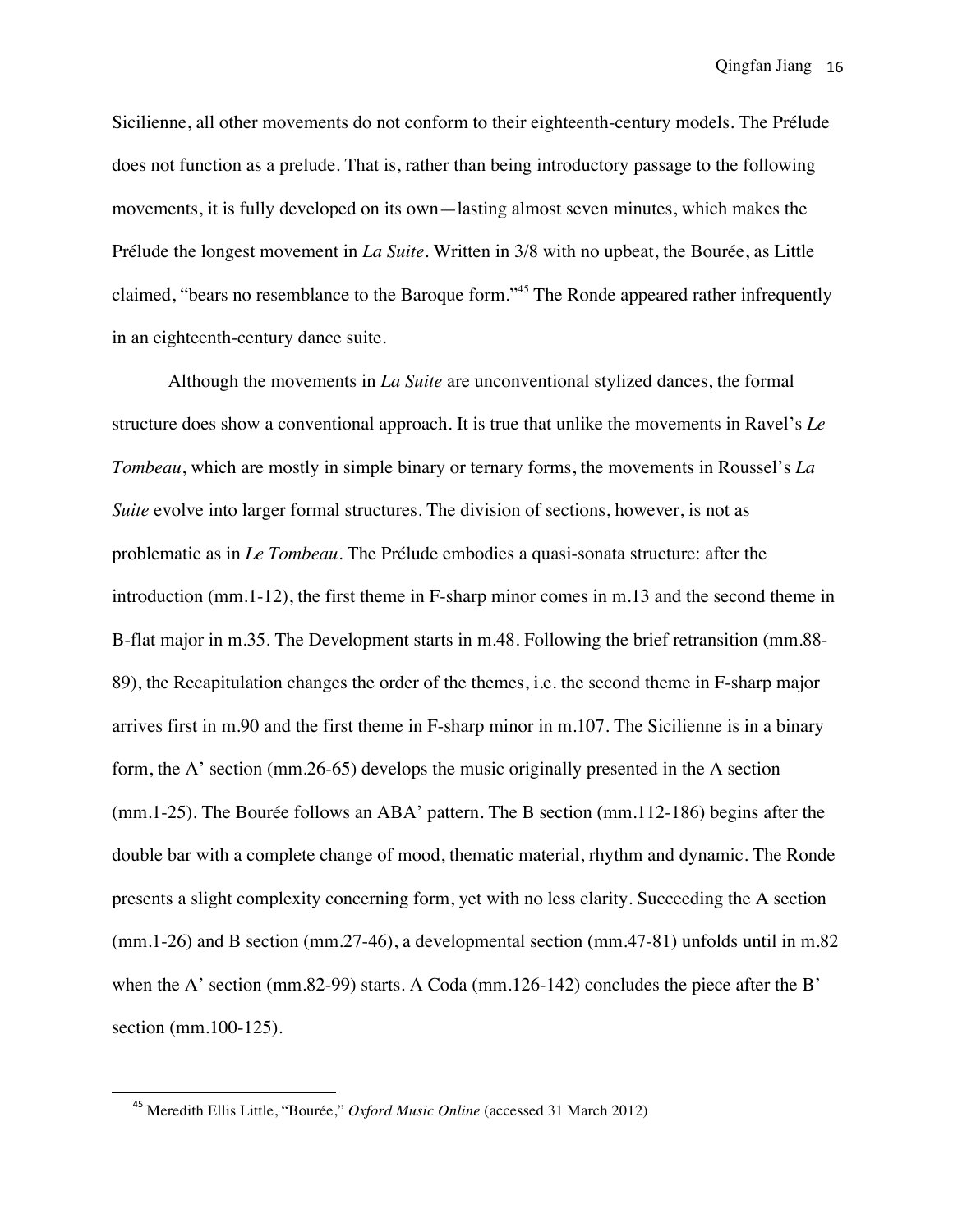The phrase structure in *La Suite*, like the formal structure, stays on the conservative side. It is not to say that Roussel did not use asymmetrical phrases or there are no ambiguities in the phrase structure; rather, most of the phrases show sincere respect of the conventional practice, as they fall on roughly three categories: antecedent-consequent pair, sequential and transitional passage based on repeated musical figures. In the Sicilienne, the phrase in mm.29-32 shows a fine example of an antecedent-consequent pair. The two-measure antecedent is answered by a consequent in equal length, which also shares similarities in the first halves (compare m.29 to m.31). Another instance can be found in the opening phrase (mm.1-8) of the Sicilienne. Again, the consequent (mm.5-8) resembles the antecedent (mm.1-4) in the first half. Sequences frequently appear in *La Suite*. In the Sicilienne, the melody in mm.33-34 is transposed a perfect fifth up in mm.35-36, and perfect fourth up in mm.37-38 and again a perfect fifth up in the following two measure. In the Bourée, mm.199-204 is transposed a minor third above in mm.205-210. The transitional passages also have numerous recurrences. In the Prélude, mm.40- 47 serves as a transition to the Development, which starts in m.48. These six measures are all built on repetition of small musical ideas. Similarly, mm.233-243 in the Bourée represents such transitional passage as well.

 Besides the formal and phrase structures, one of the most distinguishable differences in *Le Tombeau* and *La Suite* is thematic development. For Ravel, the themes, or better labeled as melodies, generally do not vary much during the course of several recurrences. He prefers strict repetition of the melodies, or sometimes with minor alterations such as change of pitch level, ornaments, and other details in the accompaniment. And the returns of his melodies usually keep the same length as the original. As Kaminsky pointed out, the "musical motion in Ravel results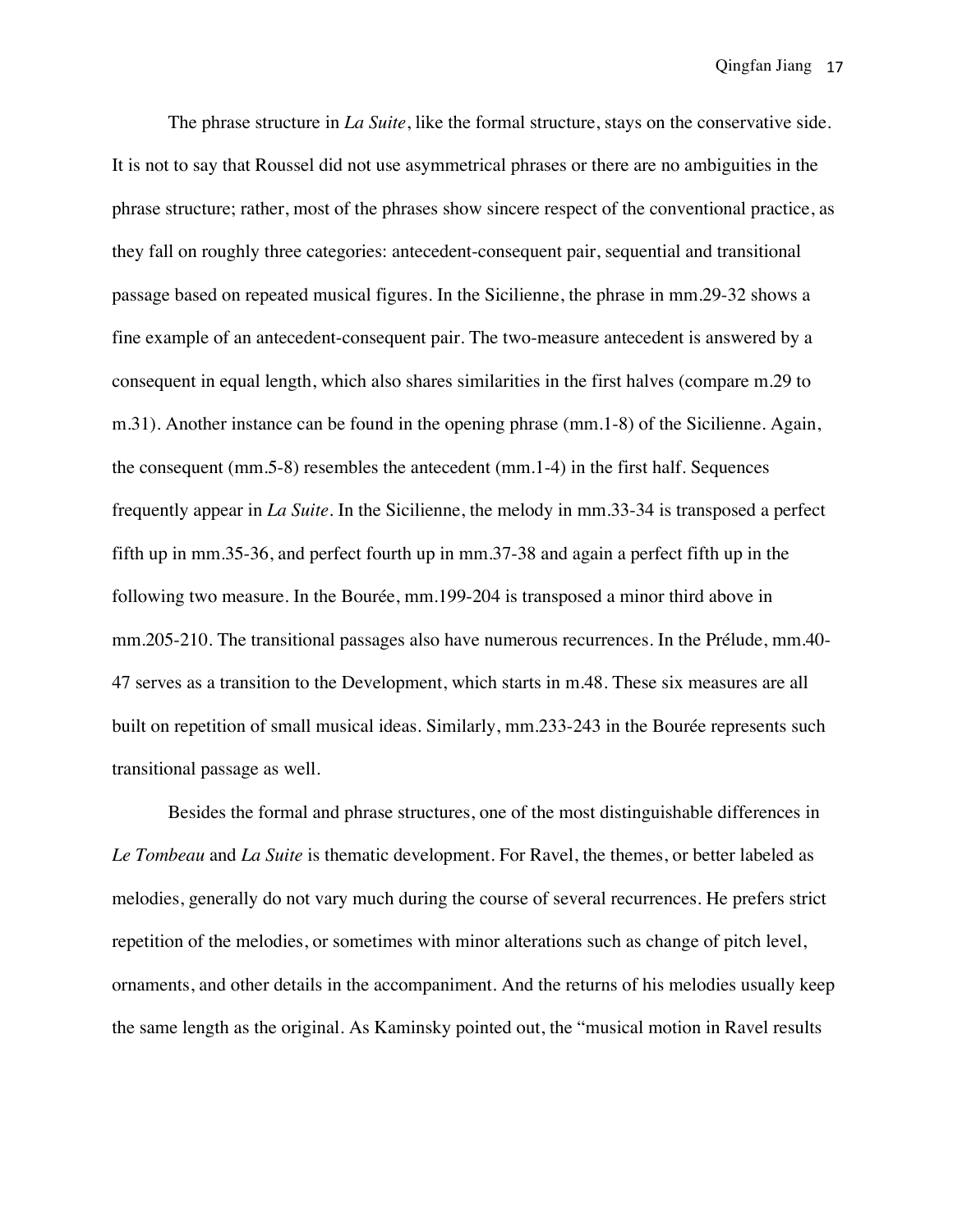from varied repetition of musical objects and musical dance units."46 The repetition, rather than development, is essential in Ravel's treatment of themes. Roussel, in this regard, treated his themes as raw materials, which he constantly manipulated and developed. This practice is nothing new; Roussel inherited this "thème développé" probably from his trainings at La Schola and his predilections for the German nineteenth-century composers. There are numerous examples in *La Suite* that can demonstrate this development of themes. In the Bourée, the fourmeasure theme (mm.23-26) at the beginning of the A section transforms and develops several times during the A and the A' sections. First, it changes pitch level and left hand accompaniment in mm.35-38 and in mm.53-56. Then in mm.80-83, both hands take this theme alternatively. This theme in the A' section experiences more major transformations. Roussel added a two-measure ascending gesture (mm.203-204) following the theme at mm.199-202. In mm.258-261, the lefthand accompaniment of the theme changes completely from light eighth-note (mm.23-27) and sixteenth-note (mm.187-190) figures to the powerful chords. Not only the texture of this accompaniment varies, this dynamic level and the mood also change significantly from piano to fortissimo, and from playful to forceful.

 In addition, whereas Ravel concentrates on the details such as the ornaments and the repetition of phrases in *Le Tombeau*, Roussel concerns himself more with the larger structure and the cyclical character, which he learned from La Schola. Each movement in *La Suite* is considerably longer than that in *Le Tombeau*, as Roussel carefully developed the themes rather than merely restating them as Ravel did in *Le Tombeau*. Roussel inherited the goal-oriented aesthetic common in nineteenth-century German music, as can be traced through the tempo and expression markings in the Prélude. In the beginning, he indicated "somber" and "very slow"

<sup>46</sup> Peter Kaminsky, ed., *Unmasking Ravel: New Perspectives on the Music* (Rochester: University of Rochester, 2011), 137.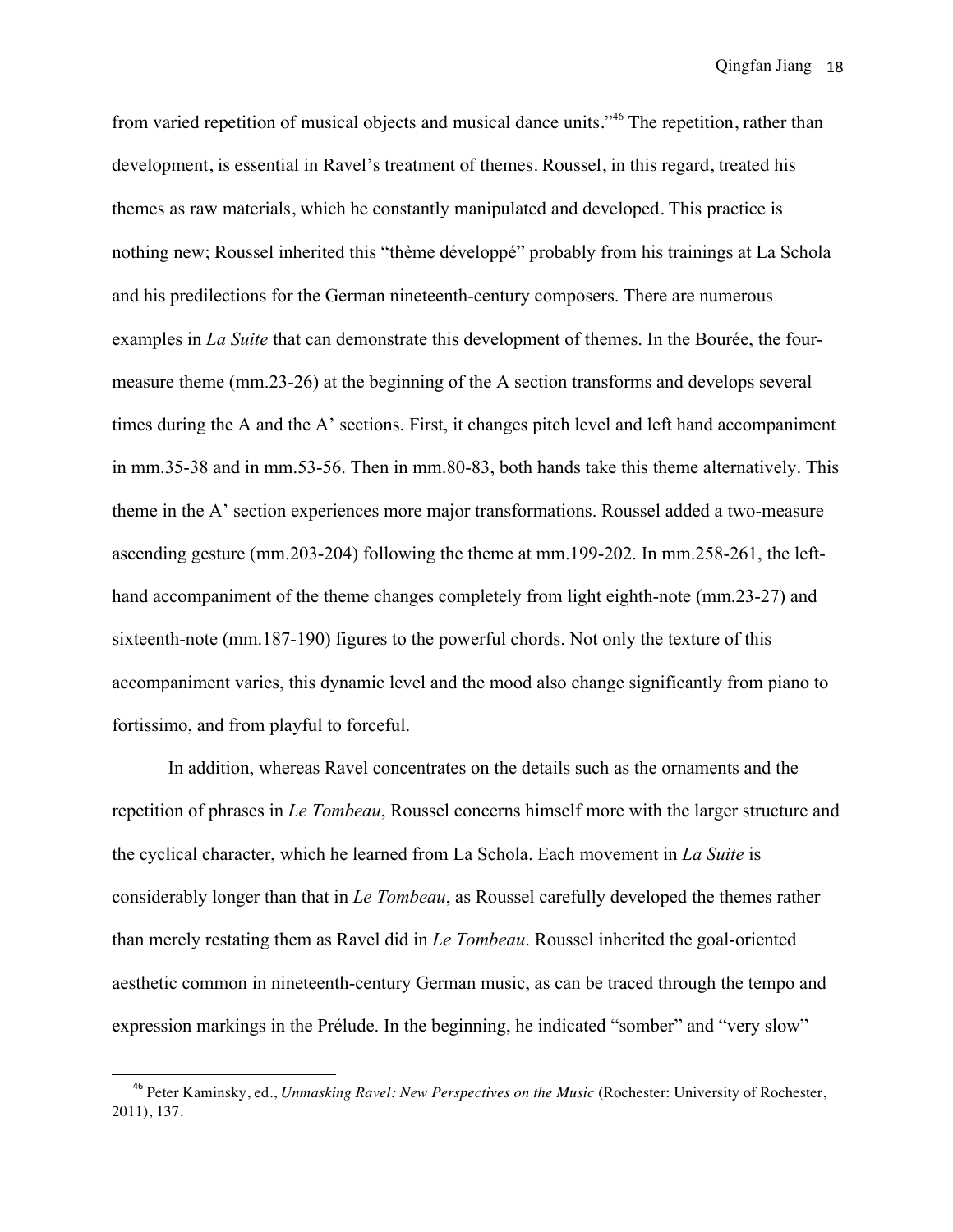(très lent) to portray the distanced landscape. As the themes unfold, the music accelerates with more agitation (plus agité dans l'expression). The climax passage starting in m.69 reaches a moderate fast tempo and is specified "very energetic" (très énergique). Roussel marked in m.89 "calming down little by little" (en calmant peu à peu), and finally this movement is back in its original tempo with the gradual dissipation of sound. This Prélude on a whole creates an arch shape in terms of tempo and expression. The elaborate climax in the middle contrasts sharply with the gloomy beginning and end. This is typical in Roussel's music. According to Kelkel, such structure and dramaturgy maintained till his final compositions.<sup>47</sup> Contrary to Roussel's Prélude, Ravel's Prélude in *Le Tombeau* remains a single mood despite the occasional crescendos to fortissimo. This single mood is captured in multiple perspectives rather than being developed gradually.

 Moreover, the cyclical character in *La Suite* helps Roussel construct a more cohesive composition. In the Prélude, the theme of the Ronde presents as a countermelody in mm.90-91. Brief and subtle as it is, this instance of cyclical character nevertheless shows Roussel's concept of unifying the four movements as a whole.

#### Conclusion

 As Messing argued, French composers, in the period immediately preceding the War, intended to "betoken a reverence for the classical past in theirs works…[They] had recourse to the employment of recognizable conventions derived from a pre-nineteenth-century repertoire…[in order to] count on their audiences to make the appropriate musical and cultural connections."<sup>48</sup> That is, the French composers relied on using retrospective musical elements

<sup>&</sup>lt;sup>47</sup> Menfred Kelkel, *Albert Roussel: Musique et esthétique* (Paris: Librarie Philosophique J. Vrin, 1989), 159.<br><sup>48</sup> Messing, *Neoclassicism in Music*, 59.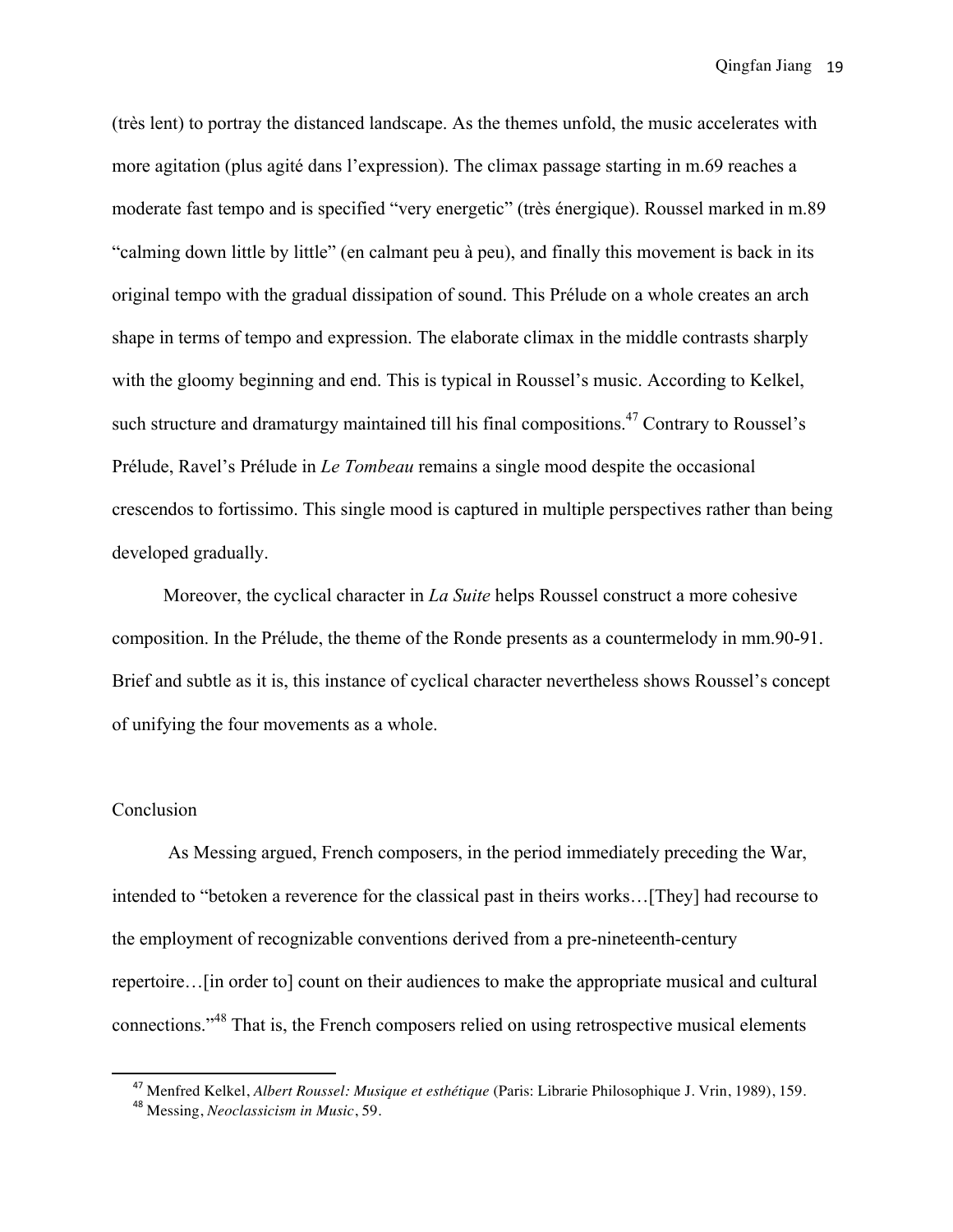such as stylized dance forms to declare their national identity and to further cultivate their patriotism. Although many French composers participated in this Retrospective movement, they did not incorporate retrospective elements in a unified manner of expression. Maurice Ravel and Albert Roussel, to varying degrees were under influence of the Retrospective movement, applied the conventional into their music very differently. Lockspeiser even claimed, "In almost every respect the two composers are utterly dissimilar."<sup>49</sup>

 Indeed, from their musical training, aesthetics, to performing groups and venues, Ravel and Roussel had little in common. Ravel has been regarded the composer who has captured the true "French spirit." Cortot once said, "Ravel [is] the most sufficient witness of national aspirations…[his works] has enriched the musical patriotism of our time."<sup>50</sup> He also claimed that Ravel's *Le Tombeau* could honor the French the best. <sup>51</sup> Lockspeiser equally considers Ravel as "the very embodiment of the French spirit in music."52 Inheriting Rameau's "l'art pour cacher l'art" (art for hiding art), Ravel's music has "emotional depth [which] is concealed behind its hard, sculptured, classically ordered form."<sup>53</sup> As can be demonstrated in *Le Tombeau*, the retrospective elements that Ravel integrated in the music are like a beautiful antique veil under which the unconventional is hidden. Roland-Manuel argued, "[art] in Ravel's eyes is not the supreme truth, but the most brilliant invention: a marvelous imposture…none of Ravel's works was not initially a pastiche."<sup>54</sup> Although it might be overstated, Ravel did construct an illusion and in *Le Tombeau*: the superficially strict and conventional form, phrase structure, and details such as the ornaments are objects that he intended for deception. By creating ambiguities

<sup>&</sup>lt;sup>49</sup> Edward Lockspeiser, "Roussel and Ravel," *Music & Letters* (Oxford University Press, 1938), 248.<br><sup>50</sup> Bonnaure, ed., *Ravel par lui-même et ses amis*, 18.<br><sup>51</sup> Cortot, *La Musique française de piano*, 48.<br><sup>52</sup> Locksp

<sup>&</sup>lt;sup>54</sup> Bonnaure, ed., *Ravel par lui-même et ses amis*, 190.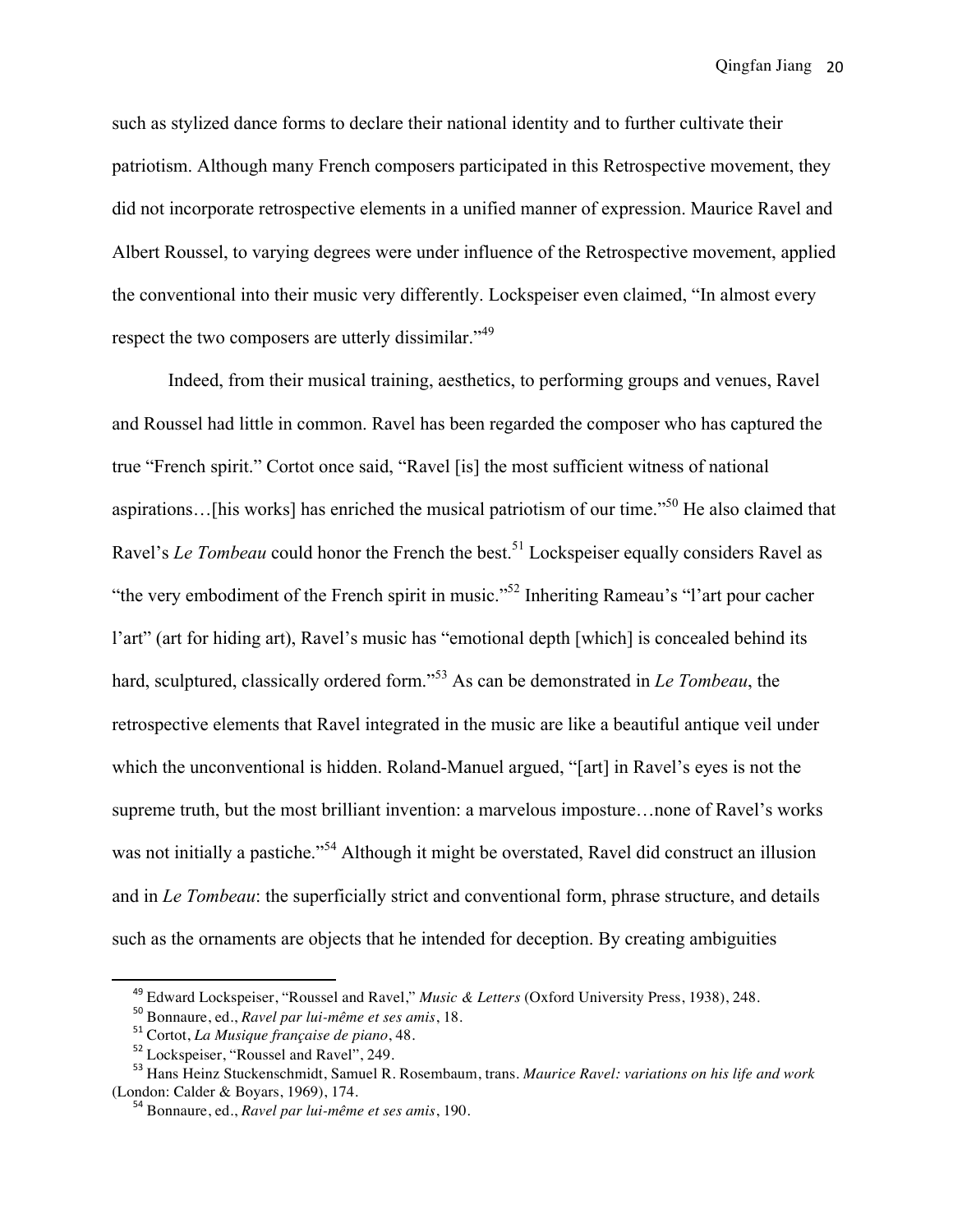between the conventional and the unconventional, Ravel successfully reconciled them into one musical illusion.

Roussel is the "antithesis" of Ravel, according to David Drew.<sup>55</sup> Unlike Ravel who was considered a musical genius at a very young age and has achieved to be a leading force in French contemporary music shortly after Debussy's death in 1918, Roussel, though a major composer of the early twentieth-century France, did not attain such reputation as early as Ravel: only after the War did his reputation grow internationally. The peak of his career is around his sixtieth birthday in 1929, when la revue musicale devoted a special issue to him.<sup>56</sup> One may argue that the appeal of Roussel's music is limited compared to that of Ravel.<sup>57</sup> In fact, whereas Ravel creates sensuous sound and refined upon details, Roussel "pruned away the decorative elements in his texture and developed a lean, forceful style, tremendously earnest and sincere in purpose."58 As can be seen in *La Suite*, the sincere development from the traditional contrasts dramatically with Ravel's illusionist approach. Gil-Marchex compared Roussel to Beethoven, suggesting that the two composers' music show austerity and mysteriousness, and the clumsy boldness is used as a source of expressions.<sup>59</sup> Rather than concerning refined details, Roussel emphasized more on the grandeur of the formal structure and the thematic development, a tradition inherited from the nineteenth-century German composers.

<sup>55</sup> David Drew, *European Music in the Twentieth Century* (Westport and Connecticut: Greenwood Press, 1957), 238.<br><sup>56</sup> Henry Doskey, *Albert Roussel* (Indiana University, 1980), 12.<br><sup>57</sup> Lockspeiser, "Roussel and Ravel", 248.<br><sup>58</sup> Gil-Marchex, "La Musique de Piano d'Albert Roussel", 36.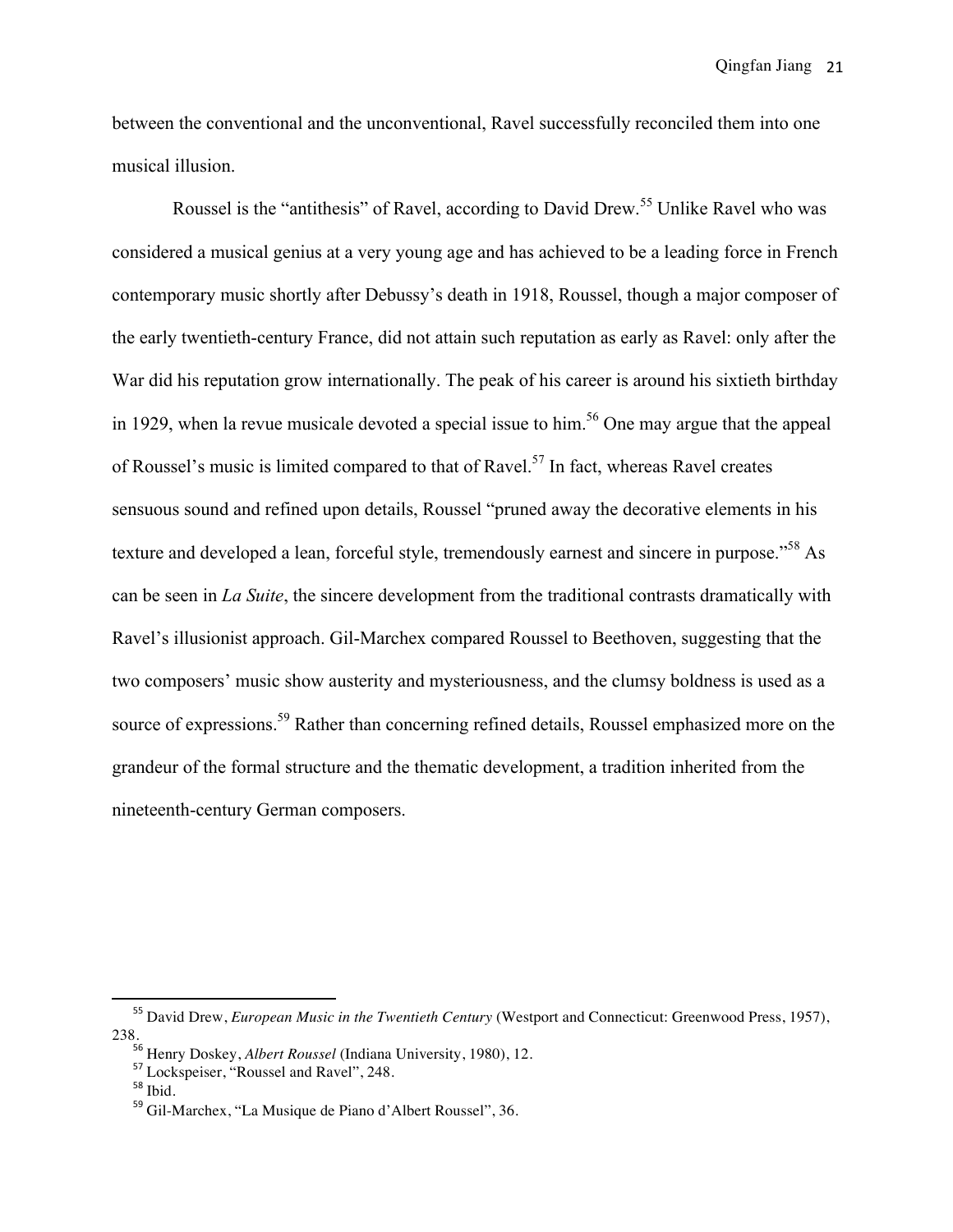## Further Studies

 Besides *Le Tombeau de Couperin*, Ravel had many other works under the influence of the Retrospectivism movement. One may explore how these compositions are connected musically or aesthetically. Most of Roussel's retrospective works were written after the War. One may compare these works with *La Suite*, which is one of his earliest instances of using stylized dance forms. The retrospective compositions of other contemporary French composers such as Vincent d'Indy and Gabriel Fauré are also worth examining. The Retrospective movement also had impact on other European composers at the beginning of the twentieth century. One may trace the relationship between Nationalism and Retrospectivism through musical compositions.